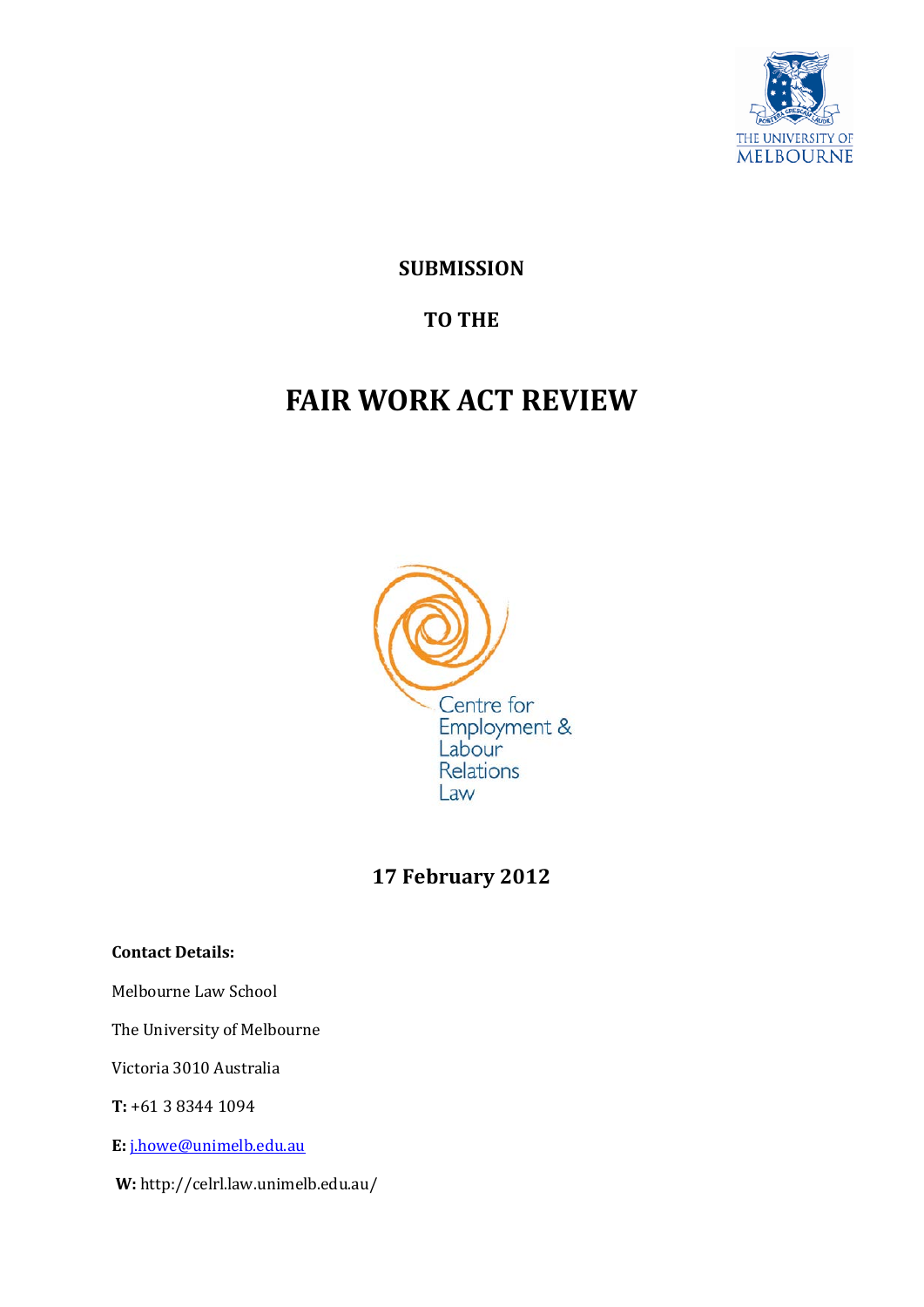This submission has been prepared on behalf of the Centre for Employment and Labour Relations Law by:

- Associate Professor John Howe, BA LLB (Monash) LLM (Temple) PhD (Melbourne), Director of the Centre for Employment and Labour Relations Law
- Ms. Anna Chapman, BCom, LLB (Hons), LLM (Melb), Senior Lecturer, Melbourne Law School
- Ms. Tess Hardy, BA LLB (Hons) LLM (Melbourne), Research Fellow and PhD Candidate, Melbourne Law School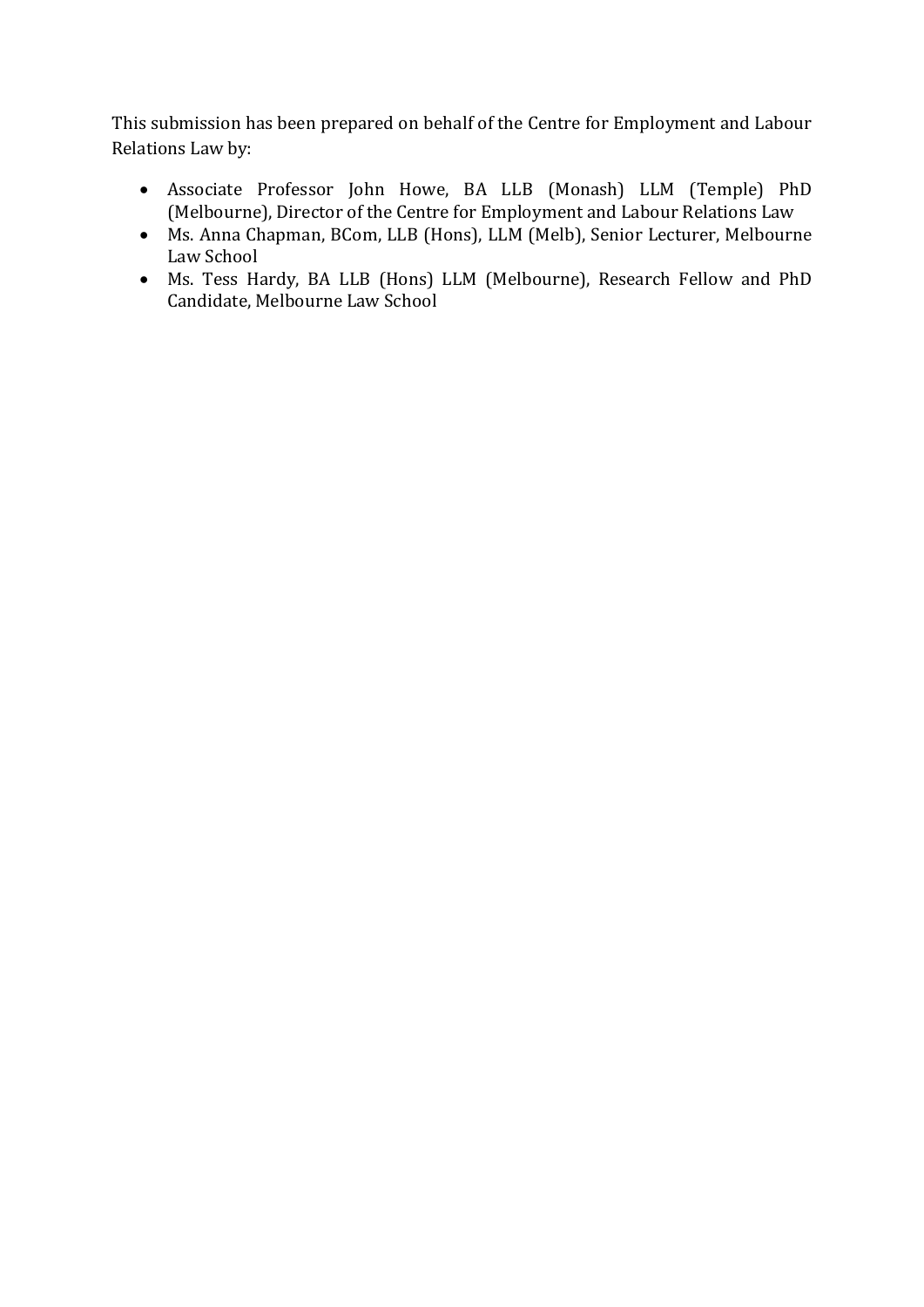## <span id="page-2-0"></span>**1. Introduction**

- 1.1. This submission is made to the Panel conducting the Fair Work Act Review by the Centre for Employment and Labour Relations Law ('CELRL') at the University of Melbourne. The CELRL is a specialist unit within Melbourne Law School devoted to teaching and research in labour and employment law.
- 1.2. The Government has provided a very short timeframe for making submissions, especially given the requirement in the Terms of Reference for the Review that submissions are supported by evidence.
- 1.3. Our submission will therefore be confined to commentary and analysis on discrete aspects of the operation of the *Fair Work Act 2009* (Cth) (FW Act) which relate to research expertise of Centre members who have contributed to this submission. It will not provide a comprehensive discussion of the FW Act.
- 1.4. In particular, the submission will address the following aspects of the legislation:
	- the FW Act's compliance with Australia's international obligations;
	- the right to request mechanism in the NES;
	- the general protections provisions;
	- institutions, compliance and enforcement.
- 1.5. The members of the Centre who have contributed to this submission are available to meet with the Committee to elaborate on this submission, and would welcome the opportunity to do so.

# **2. General Observations**

2.1. In our view the FW Act has largely been successful in achieving the objectives it was set. We note that much of the debate over the impact of the FW Act, in particular business criticism of the effect of the legislation on productivity, has been heavy on hyperbole and based on anecdotal rather than empirical evidence.[1](#page-21-0) When the FW Act is considered within its broader historical context, it is apparent that the Act has not swung the pendulum of labour regulation overly far in favour of workers and their unions. It has simply restored some

<span id="page-2-1"></span>**<sup>.</sup>** <sup>1</sup> Contrast a number of studies which suggest that there has in fact been very little correlation between changes in labour law and productivity trends in Australia. See, for example, Keith Hancock, 'Enterprise Bargaining and Productivity', paper delivered to the *Enterprise Bargaining in Australia 1991-2011* Workshop, University of Melbourne, 4-5 November 2011.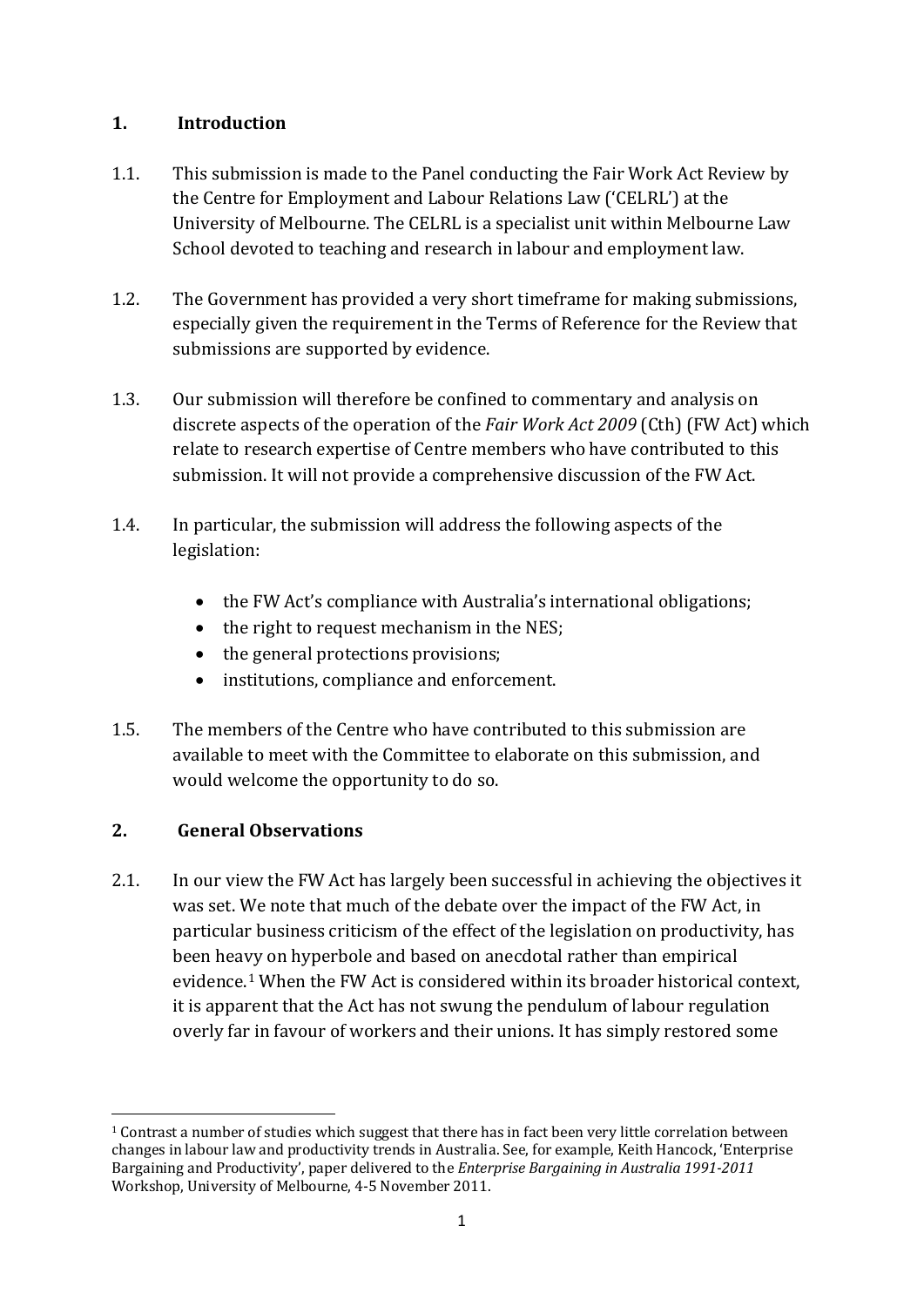balance to a system that had become heavily skewed in favour of employers.<sup>[2](#page-2-0)</sup> It must be remembered that the current legislation retained many elements of the *Workplace Relations Act* 1996 (Cth) ('WR Act') and t[he](#page-2-1) subsequent amendments to this Act, including the Work Choices amendments.3

2.2. Nevertheless, there are a number of areas of the FW Act where our expertise in labour and employment law and the findings of our research indicate that the legislation is not achieving its objectives, or is otherwise flawed in some way. We address these in the remainder of the submission, and where possible indicate possible avenues for reform.

## **3 Compliance with International Obligations**

- 3.1 The overall objective of the FW Act is to 'provide a balanced framework for cooperative and productive workplace relations that promo[te](#page-3-0)s national economic prosperity and social inclusion for all Australians'. <sup>4</sup> One of the ways that the Act aims to achieve this overall object is by 'providing workplace relations la[ws](#page-3-1) that … take into account Australia's international labour obligations'.5
- 3.2 In general, the FW Act has improved compliance with Australia's obligations under the ILO Conventions to which it is a signatory when compared to the previous federal labour relations legislation, the WR Act as amended by Work Choices. An example is the inclusion of the good faith bargaining provisions, which provide a legal right to collective bargaining in specific circumstances in contrast to previous legislation which permitted collective bargaining on a largely voluntary basis.
- 3.3 However, under the FW Act there continues to be a number of areas where compliance with ILO obligations is questionable. In particular, the Act's regulation of industrial action is more restrictive than permitted by ILO Conventions No 87 and No 98, as well as the International Covenant on Cultural and Political Rights to which Australia is a signatory. Evidence supporting this statement and suggesting ways in which protection of the right to strike could be better protected in Australia is set out in detail in Chapter 10 of Shae McCrystal's book *The Right to Strike in Australia* (Federation Press, Sydney, 2010).

<span id="page-3-2"></span><sup>&</sup>lt;sup>2</sup> See Andrew Stewart, 'A Question of Balance: Labor's New Vision for Workplace Regulation' (2009) 22<br>Australian Journal of Labour Law 1.

<sup>&</sup>lt;sup>3</sup> The Work Choices amendments were contained in the *Workplace Relations Amendment (Work Choices) Act 2005* (Cth).

<span id="page-3-0"></span><sup>4</sup> FW Act s 3.

<span id="page-3-1"></span><sup>5</sup> FW Act s 3(a).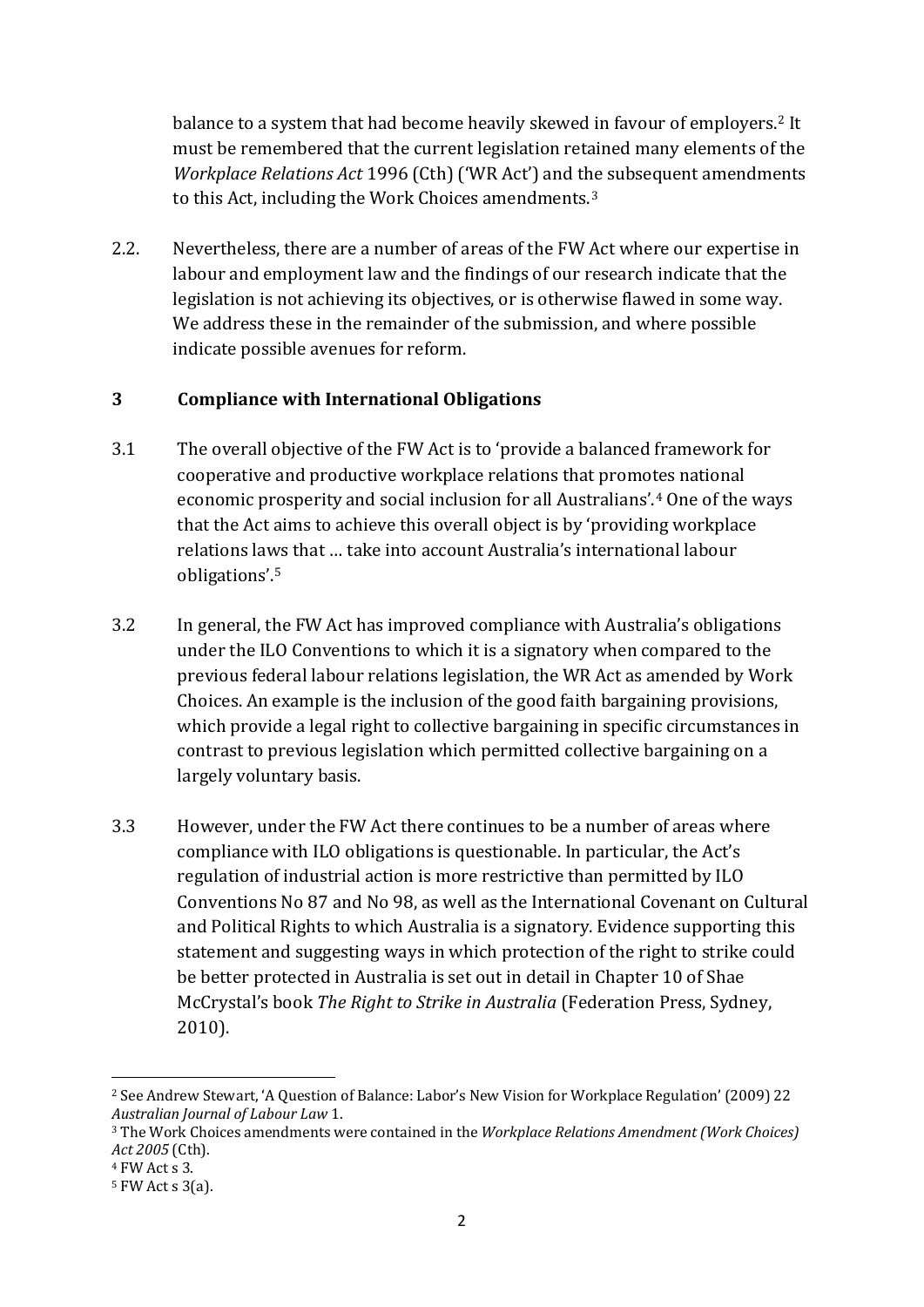- 3.4 Further, the widened mandate of the federal labour inspectorate, the Fair Work Ombudsman (FWO), and the convergence of compliance and enforcement functions places the FWO in a potentially precarious position in respect of its international obligations under article 3(1) of the Labour Inspection Convention 1947 (No 81) which states that one of the primary functions of the system of labour inspection is to 'secure the enforcement of the legal provisions relating to the conditions of work and the protection of workers.' Article 3(2) clarifies that while other functions may be assigned to the inspectorate, 'they must not interfere with the discharge of its primary duties or prejudice in any way the authority and impartiality whi[ch](#page-3-2) are necessary to inspectors in their relations with employers and workers.'6
- 3.5 The fact that the FWO now has responsibility to enforce the industrial action provisions against unions may serve to compromise its ability to monitor and enforce minimum employment standards – a role which is often shared with or supported by unions. This problem has been partly avoided in the past as the enforcement of industrial relations provisions, such as rights of entry and freedom of association, either were not enforced or were the responsibility of a separate agency.[7](#page-4-0)Merging these two functions within the one agency is potentially problematic in light of historical experience which shows that '[a]ttempts to impose principles and practices which place the agency at odds with those it attempts to regulate can be counterproductive.<sup>'[8](#page-4-1)</sup>

#### **4 Right to Request Mechanism**

- 4.1 Many workers in Australia experience high levels of conflict between waged work and care responsibilities to, for example, children and elderly or frail parents. The experience of such conflict is highly gendered, with collisions between work and care representing a principal source of women's inequality in the labour market.
- 4.2 The FW Act attempts to provide assistance to employees to better manage the intersections between employment and responsibilities to care for others. Importantly, the objects of the Act contained in section 3 identify an objective of 'assisting employees to balance their work and family responsibilities by

<span id="page-4-3"></span> $\overline{\phantom{a}}$ <sup>6</sup> A similar provision appears in Labour Inspection (Agriculture) Convention 1969 (No 129). This convention has not yet been ratified by Australia, however, we note that the Department of Education, Employment and Workplace Relations has indicated that ratification will be considered in the near future. See Communique from Australian, State, Territory and New Zealand Workplace Relations Ministers' Council, 10 August 2011.

<span id="page-4-2"></span><span id="page-4-1"></span><span id="page-4-0"></span><sup>7</sup> Margaret Lee, 'Regulating Enforcement of Workers' Entitlements in Australia: the New Dimension of Individualisation' (2006) 17 *Labour & Industry* 41, 54; Breen Creighton, 'Enforcement in the Federal Industrial Relations System: An Australian Paradox' (1991) *Australian Journal of Labour Law* 197. <sup>8</sup> Laura Bennett, *Making Labour Law in Australia: Industrial Relations, Politics and the Law* (Law Book Co, Sydney, 1994), 164.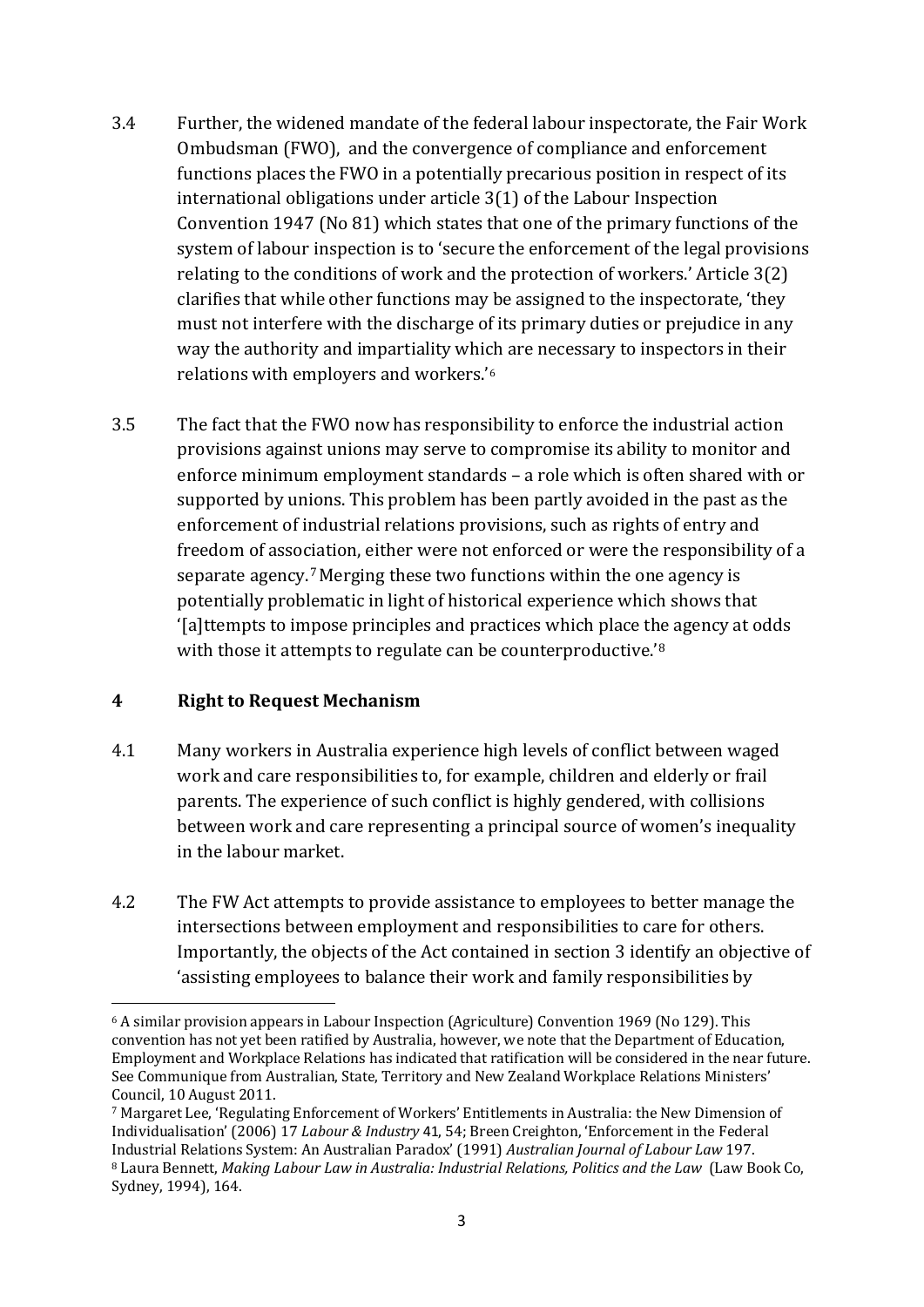providing for flexible working arrangements'.[9](#page-4-2) The section 3 objects also refer to 'promot[ing] social inclusion', 'fairness', and protection against 'unfair treatment and discrimination'.[10](#page-4-3)

- 4.3 Part 2-2 Division 4 contains a potentially important mechanism to assist in addressing conflict between work and care responsibilities. A number of characteristics of the right to request mechanism limit its potential in this regard though, and ought to be amended. The recommended amendments outlined below would further the objects of the FW Act, and especially those noted in the previous paragraph.
- 4.4 The right to request mechanism in Part 2-2 Division 4 is limited to the care of pre-school aged children and children with a disability under the age of 18.[11](#page-5-0) This limitation is unduly restrictive. The right to request should relate more broadly to 'family or carer's responsibilities', terminology that is used in Part 3- 1 General Protections.[12](#page-5-1)
- 4.5 There are three main reasons justifying this broadening out of the right to request beyond young children and children with a disability. First, empirical evidence indicates that many Australian employers are already offering broader right to request schemes, and have been doing so since prior to the commencement of the FW Act provisions.[13](#page-5-2) In this way the amendment recommended in this submission would simply represent the FW Act catching up with existing employer practice regarding flexibility mechanisms.
- <span id="page-5-4"></span>4.6 Secondly, although care of infants and young children is a prominent source of work and care conflict, conflicts relating to care responsibilities towards others are also significant. Those others might be partners, relatives, people in Indigenous kinship networks, friends, and people who share a house with the employee. The Productivity Commission has found, for example, that 'the responsibilities [of parents] often increase when children with disability leave school, as school provides a de facto form of respite. Accordingly, the rationale for flexible working hours is stronger where a person is caring for a [adult] child with disability.'[14](#page-5-3)

**.** 

 $9$  FW Act s 3(d).

<sup>10</sup> FW Act s 3.

<span id="page-5-0"></span> $11$  FW Act s 65(1)(a), (b).

<span id="page-5-1"></span><sup>12</sup> FW Act s 351.

<span id="page-5-2"></span><sup>13</sup> Barbara Pocock, Natalie Skinner and Reina Ichii, *Work, Life and Workplace Flexibility: The Australian Work and Life Index 2009*, Centre for Work + Life, University of South Australia, 2009, 54-62; Natalie Skinner and Barbara Pocock, 'Flexibility and Work-Life Interference in Australia' (2011) 53 *Journal of Industrial Relations* 65. See also CCH, 'Results of Flexible Work 2010 – A Pulse Survey' (June 2010) 184 *Equal Opportunity Alert* 1, 3.

<span id="page-5-3"></span><sup>14</sup> Productivity Commission, *Disability Care and Support: Inquiry Report*, Vol 2, No 54, 31 July 2011, 728-9.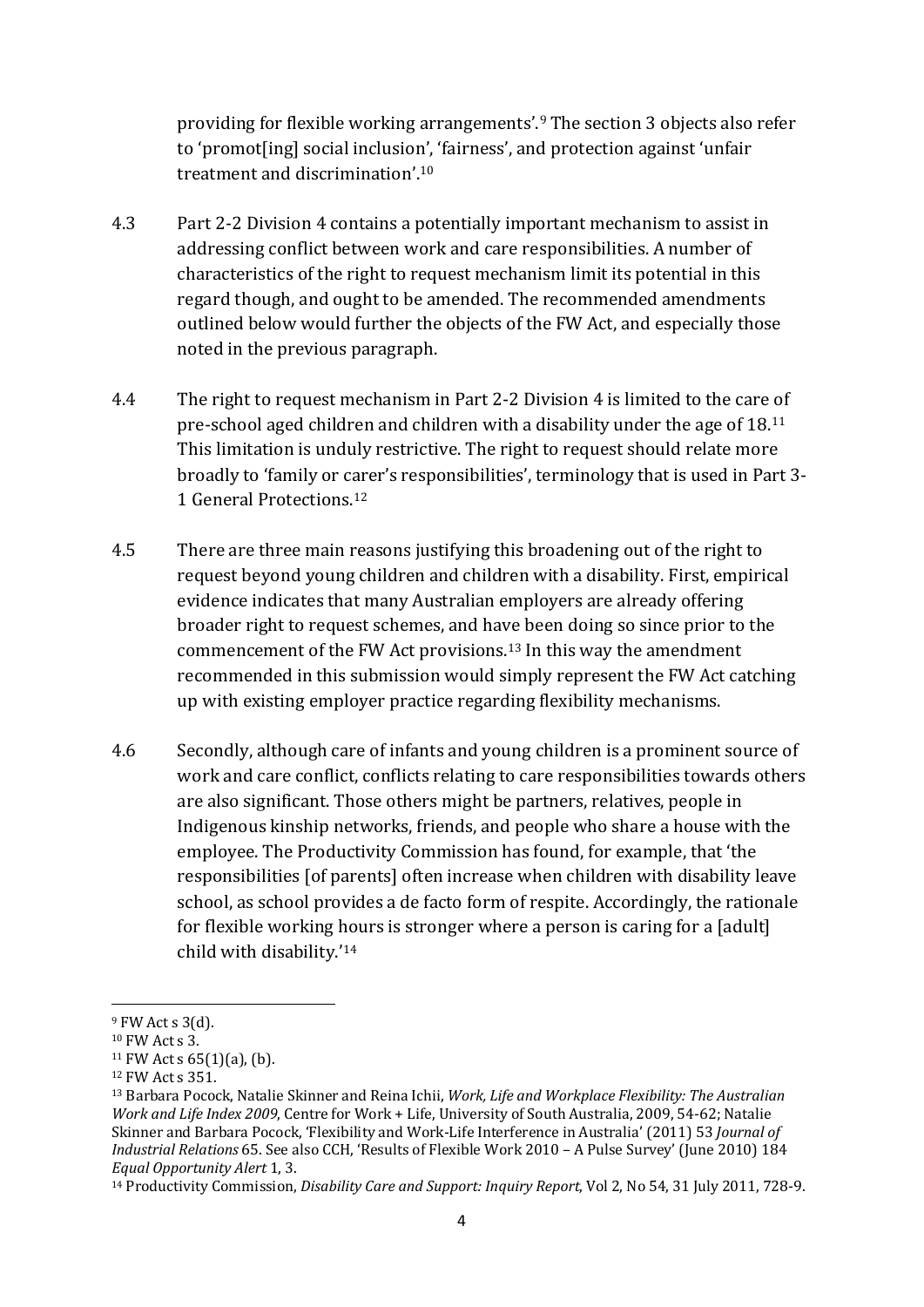- 4.7 The Commission has recommended that the FW Act right to request mechanism be extended to apply in relation to children with a disability over the age of 18 years and who require a high level of care.[15](#page-5-4) There is no good reason to ignore this source of care pressure on workers, in addition to the potential need to care for a wide range of other people. This is especially so in the context of an overriding test that would be structured around whether the employer can establish that its refusal of a request was justified (see further below).
- 4.8 Notably a similar right to request scheme enacted in the United Kingdom in 2002 has been incrementally extended over the years and now applies in relation to parents and carers of children up to the age of 16, and workers in relation to a wide range of adults in need of care, including relatives, spouses, civil partners and people who live at the same address as the employee.[16](#page-6-0) Developments in the UK have been influential in Australian debates, and were referred to explicitly in the 2005 *Parental Leave Test Case* (discussed further below).[17](#page-6-1)
- 4.9 Thirdly, broadening the ability to request a change in working arrangements may take effect to reduce resentment by co-workers towards mothers of infants and young children who seek flexibility through the statutory right to request mechanism. This may take effect to reduce discrimination against women workers.
- 4.10 The right to request mechanism in Part 2-2 Division 4 is limited to 'national system employees' who have completed 12 months 'continuous service' with their employer prior to making the request, or are a 'long term casual employee'.[18](#page-6-2) These criteria are also unduly restrictive. They are highly gendered in that they disproportionately exclude employment arrangements that are dominated by women of child-bearing age.<sup>[19](#page-6-3)</sup> The right to request

<sup>15</sup> Ibid, recommendation 15.5.

<span id="page-6-0"></span><sup>16</sup> *Employment Rights Act 1996* (UK) s 80G(1)(b), inserted by the *Employment Act 2002* (UK). See also *Flexible Working (Eligibility, Complaints and Remedies) Regulations 2002* (SI 2002 No, 3236) and the *Flexible Working (Procedural Requirements) Regulations 2002* (SI 2002 No. 3207). The provisions were subsequently extended by the *Work and Families Act 2006* (UK) and *Flexible Working (Eligibility, Complaints and Remedies) (Amendment) Regulations 2006* (SI 2006 No. 3314). See Gwyneth Pitt, *Employment Law* (Sweet & Maxwell, 8th edn, 2011) 187-8.

<span id="page-6-1"></span><sup>17</sup> *Parental Leave Test Case 2005* (2005) 143 IR 245 [395]. On the broader significance of the UK developments, see Sara Charlesworth and Iain Campbell, 'Right to Request Regulation: Two New Australian Models' (2008) 21 *Australian Journal of Labour Law* 116, 117; Jill Murray, 'Work and Care: New Legal Mechanisms for Adaptation' (2005) 15 *Labour & Industry* 67.

<span id="page-6-4"></span><span id="page-6-2"></span><sup>18</sup> FW Act s 60, s 65. See s 12 for the definition of 'long term casual' and s 22 for the definition of 'continuous service'.

<span id="page-6-3"></span><sup>19</sup> See eg, Sara Charlesworth and Iain Campbell, 'Right to Request Regulation: Two New Australian Models' (2008) 21 *Australian Journal of Labour Law* 116, 122, who write that '[i]n 2006 …, 21% of working women of child bearing age (25-44 years) had less than 12 months service with their current employer', citing Australian Bureau of Statistics, *Labour Mobility Australia*, 2006, Cat No 6209.0. See also Australian Bureau of Statistics, *Australian Labour Market Statistics*, July 2009, Cat No 6105, ABS, Canberra,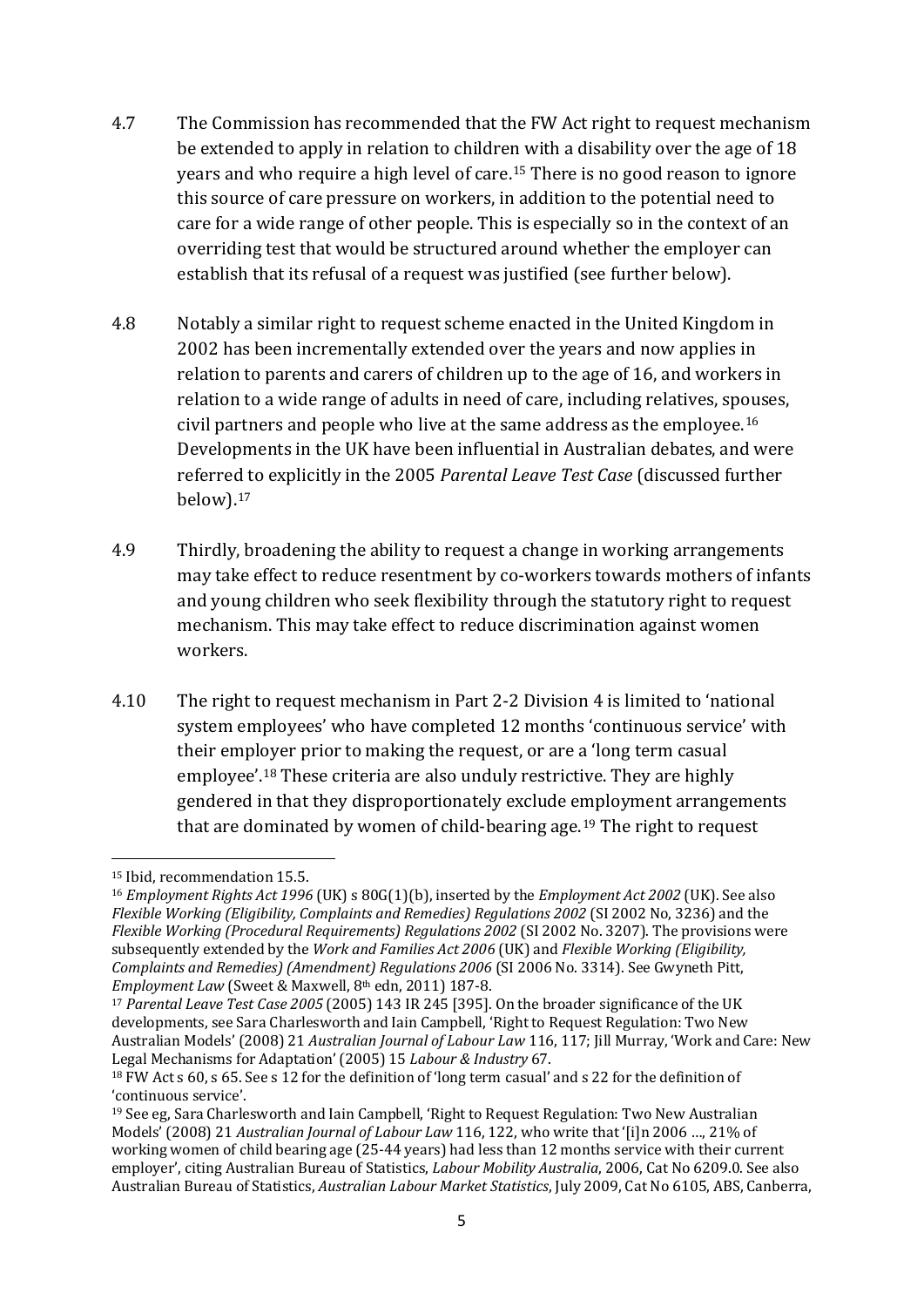scheme should simply extend to 'employee[s]' within the ordinary meaning, or at least to all 'national system employee[s]'.[20](#page-6-4)

- 4.11 The length and characteristics of an employee's engagement, instead of presenting a bar to reliance on the scheme, is better positioned as a relevant consideration in assessing whether it was justified for the employer to reject the request for changed working arrangements (discussed below).
- 4.12 As presently drafted the FW Act requires that the person requesting a change in working arrangements must actually be currently engaged in employment. In other words, the request mechanism cannot be used by a job applicant to seek accommodation in relation to a potential position.<sup>[21](#page-7-0)</sup> This ought to be amended so that a person seeking employment may request flexible work arrangements. Again, the particular circumstances of the request would be a relevant factor in determining whether the potential employer was justified in rejecting the request.
- 4.13 At present the FW Act provides that an employer may refuse a request on 'reasonable business grounds'. That phrase is not defined or further articulated in the Act, and the 2005 *Parental Leave Test Case* does not assist to clarify its meaning.[22](#page-7-1) It is not a phrase used elsewhere in the FW Act, apart from the parental leave provisions, which have not been interpreted in case decisions.<sup>[23](#page-7-2)</sup>
- 4.14 The phrase 'reasonable business grounds' is largely unknown in industrial law. Moreover, it is an ambiguous phrase and for this reason it should be replaced with a requirement that the employer establish that it was 'justified' in rejecting the employee's request for accommodation. As the reasons why the employer rejected a request are within the employer's knowledge alone, it is appropriate to place the onus on the employer to establish as a factual matter that it was 'justified' in rejecting the request of the employee. This would operate as a reverse onus of proof.
- 4.15 Notably, a reverse onus of proof is in keeping with the adverse action protections in Part 3-1 (FW Act s 361) and the remaining unlawful termination provisions in Part 6-4 Div 2 (FW Act s 783).<sup>[24](#page-7-3)</sup> The concept of 'justified' would

**.** 

<sup>2009;</sup> Australian Human Rights Commission, *Australian Human Rights Commission Submission to the Senate Education, Employment and Workplace Relations Committee* (2009) [8]. <sup>20</sup> FW Act Part 1-2 Div 3.

<span id="page-7-0"></span><sup>21</sup> This point is made in Beth Gaze, 'Quality Part-time Work: Can Law Provide a Framework?' (2005) 15 *Labour & Industry* 89 at 106.

<span id="page-7-4"></span><span id="page-7-1"></span><sup>22</sup> *Parental Leave Test Case 2005* (2005) 143 IR 245. See further, Anna Chapman, 'Requests for Flexible Work under the Fair Work Act' (2012, unpublished manuscript).

<span id="page-7-2"></span><sup>23</sup> FW Act s 76.

<span id="page-7-3"></span><sup>24</sup> The Explanatory Memorandum to the Fair Work Bill acknowledges that in the absence of a reverse onus in relation to the adverse action, 'it would often be extremely difficult, if not impossible, for a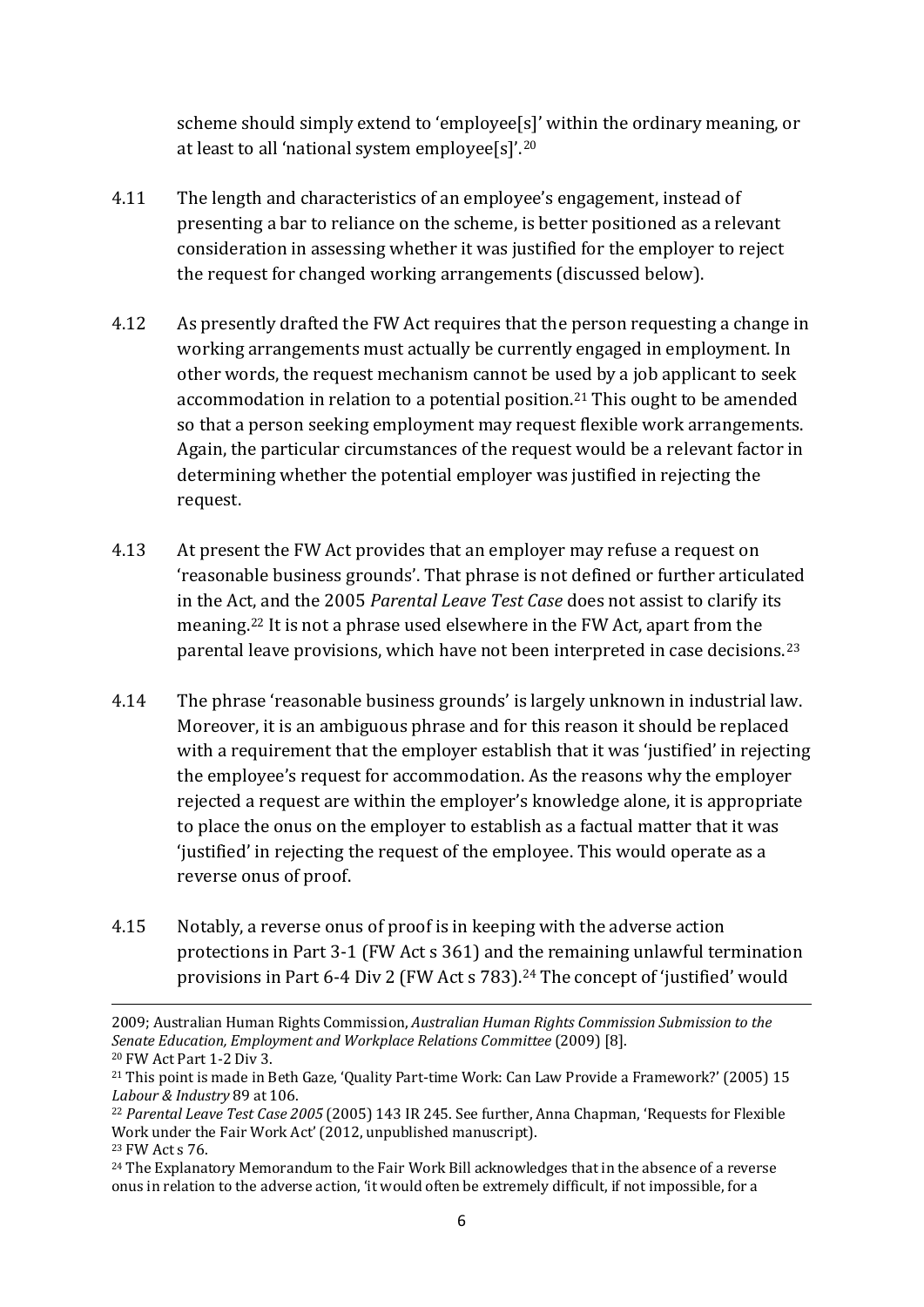then be explained by a non-exhaustive list of factors to take into account. That list should emphasise the public interest in furthering the objects of the Act, including to assist employees to balance their family and care responsibilities by providing for flexible working arrangements, to promote social inclusion, fairness, and non-discrimination. It should be made clear that the disadvantage to the employee in not being accommodated is an important consideration.

- 4.16 At present the legal rule that the only basis for an employer to refuse a request is 'reasonable business grounds' is not enforceable as a contravention of Part 2- 2 Division 4.[25](#page-7-4) It cannot be litigated directly, as no cause of action arises where an employer refuses a request on trivial or unreasonable grounds. This characteristic of the scheme rightly attracted much criticism in submissions to the Senate Inquiry into the Fair Work Bill[.26](#page-8-0)
- 4.17 It is time to address this main shortcoming of Part 2-2 Division 4. It is confusing and unhelpful to both employees and employers that the Act provides a legal right to employees with a concomitant legal obligation on the employer, at the same time as denying an enforcement mechanism to ensure compliance. In addition, the lack of an avenue of enforcement may bring the law into disrepute in the eyes of lay people.
- 4.18 The objects of the FW Act and the objects of Part 2-2 Div 4 should include the pursuit of substantive equality, and not merely formal equality. This would include a recognition that the attainment of substantive equality may require accommodation by an employer of an employee's carer responsibilities. In addition, the current wording of the section 3 object of 'family responsibilities' should be reworded to the more contemporary phrase of 'family or carer's responsibilities', as used in Part 3-1 General Protections.[27](#page-8-1)

## **5 Adverse Action**

<span id="page-8-2"></span>5.1 The adverse action provisions, contained as part of the General Protections in Part 3-1 of the FW Act, enable certain employees to seek an order in relation to various forms of adverse treatment experienced at work. To be unlawful, the 'adverse action' must be due to one or more grounds, such as having or

complainant to establish that a person acted for an unlawful reason' under Part 3-1: Explanatory Memorandum, Fair Work Bill 2008 (Cth) [1461].

<sup>&</sup>lt;sup>25</sup> FW Act s 65(5), s 44(2). See also s  $739(2)$ , s  $740(2)$ .

<span id="page-8-1"></span><span id="page-8-0"></span><sup>&</sup>lt;sup>26</sup> The Senate, Standing Committee on Education, Employment and Workplace Relations, Parliament of Australia, *Fair Work Bill 2008 [Provisions]* (2009) [2.30].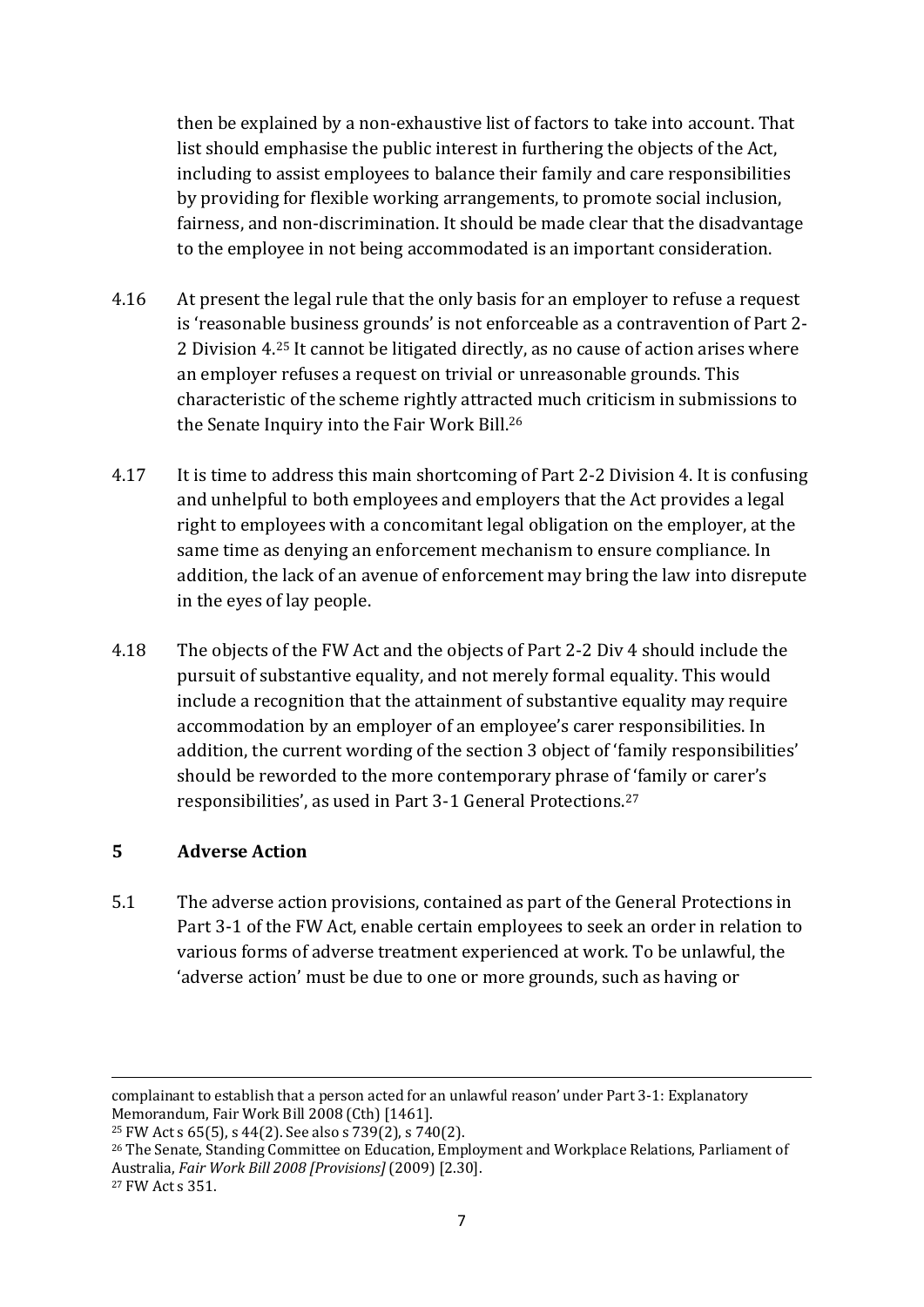proposing to exercise a 'workplace right', engaging in 'industrial activities', or a ground of race, sex, family or carer's responsibilities, disability etc.[28](#page-8-2)

- 5.2 These adverse action protections are complex and uncertain in scope.[29](#page-9-0) This submission comments upon one aspect only of the adverse action provisions the causal nexus. The key inquiry posed by Part 3-1 is whether the 'adverse action' was taken by the employer '*because*' of one or more of the prescribed grounds. The correct interpretation of the casual nexus is currently the subject of an appeal before the High Court [of](#page-9-1) Australia in the case of *Barclay v Board of Bendigo Regional Institute of TAFE*. 30
- 5.3 It is the view put in this submission that should the appellant TAFE succeed before the court in the argument made in its pleadings, the FW Act ought to be amended to make it clear that the test of 'because' is primarily an objective test, rather than a subjective test of the intention or consciousness of the employer.
- 5.4 In other words, the approach taken by the majority in the Full Court of the Federal Court (Gray and Bromberg II) ought to represent the correct position on the causal nexus. This is because literature on the role of unconscious motivation in anti-discrimination law suggests that people may act for reasons that they are unaware of or refuse to admit to themselves, such as unconscious prejudice.[31](#page-9-2) It is possible that unconscious or unadmitted motivations could also influence management in relation to 'industrial activities' and 'workplace right[s]'. This undermines the legitimacy of a test of subjective reason.
- 5.5 In considering interpretation of the 'because' test, the history of interpretation of the freedom of association provisions under predecessor laws is important, but so also is the location and operation of the casual nexus within the General Protections provisions. The casual nexus of 'because' applies to all adverse action claims, not just those based on 'industrial activities'. In making findings on reasons in the context of adverse action, which can include decisions based

**<sup>.</sup>** <sup>28</sup> The full list is: the 'person's race, colour, sex, sexual preference, age, physical or mental disability, marital status, family or carer's responsibilities, pregnancy, religion, political opinion, national extraction or social origin': FW Act s 351.

<span id="page-9-3"></span><span id="page-9-0"></span><sup>&</sup>lt;sup>29</sup> See Anna Chapman, 'Reasonable Accommodation, Adverse Action and the Case of Deborah Schou' (2012) Adelaide Law Review (forthcoming).

<span id="page-9-1"></span><sup>(2012)</sup> *Adelaide Law Review* (forthcoming). 30 *Barclay v Board of Bendigo Regional Institute of Technical and Further Education* [2011] FCAFC 14 (9 February 2011); *Board of Bendigo Regional Institute of Technical and Further Education v Barclay* [2011] HCATrans 243 (2 September 2011).

<span id="page-9-2"></span><sup>&</sup>lt;sup>31</sup> C Lawrence, 'The Id, the Ego, and Equal Protection: Reckoning with Unconscious Racism' (1987) 39 *Stanford Law Review* 317; LH Krieger, 'The Content of Our Categories: A Cognitive Bias Approach to Discrimination and Equal Employment Opportunity' (1995) 47 *Stanford Law Review* 1161; C Lawrence, 'Unconscious Racism Revisited: Reflections on the Impact and Origins of "the Id, the Ego, and Equal Protection"' (Symposium: Unconscious Discrimination Twenty Years Later: Application and Evolution) (2008) 40 *Connecticut Law Review* 931.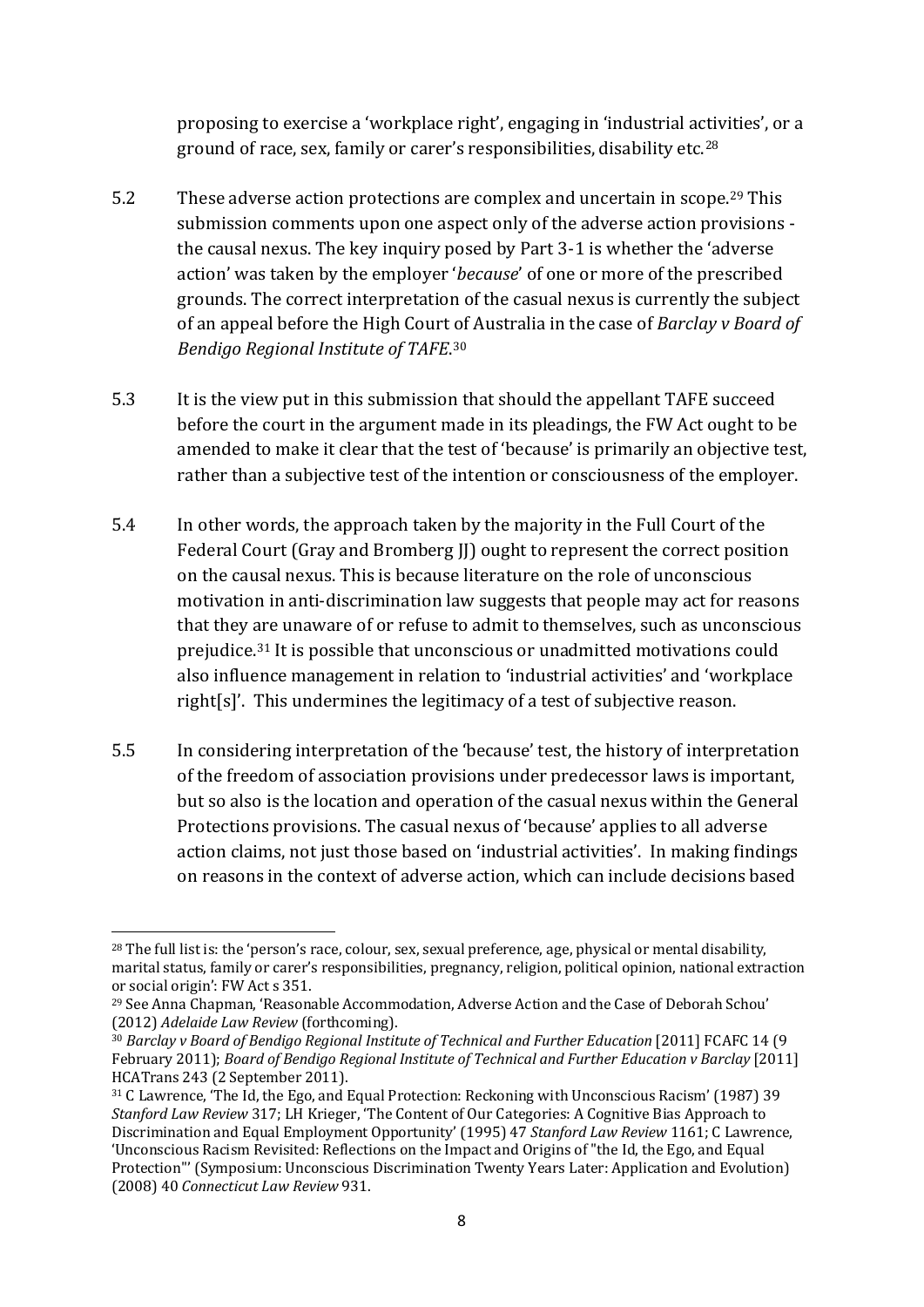on race or sex etc, a modern court should consider the possibility of subconscious motives[.32](#page-9-3)

## **6 Institutional Framework – Compliance and Enforcement[33](#page-10-0)**

- 6.1 Statutory minimum employment standards are meaningful only insofar as they are respected and upheld. It is an object of the FW Act to ensure 'a guaranteed safety net of fair, relevant and enforceable minimum terms and conditions through the National Employment Standards, modern awards and minimum wage orders'.[34](#page-10-1) The provisions in Chapter 4 of the FW Act providing for civil remedies, and the powers provided to the Fair Work Ombudsman in Part 5-2 of the Act, are the key mechanisms by which the Act is to be enforced.
- 6.2 The mechanisms available in the FW Act include provisions empowering the FWO to determine compliance with minimum standards, penalty provisions for failure to observe modern awards, the NES and other instruments, as well as mechanisms by which the FWO, unions or employees can recover entitlements when the relevant provisions are breached.
- 6.3 The FWO has been active and innovative in performing its function of promoting compliance with the FW Act. In particular, we note that the FWO has developed a number of tools and programs to further its responsibility for providing education, advice and assistance to employees, employers and others. For example, our research suggests that the establishment of the National Employer Branch and the increased emphasis on education through targeted compliance and audit campaigns have enhanced the FWO's compliance activities.
- <span id="page-10-2"></span>6.4 The FW Act increased the variety of enforcement approaches available to the FWO when compared to its predecessor, the Workplace Ombudsman. In particular, the FWO now has a number of administrative sanctions available to it, a reflection of the Act's emphasis on 'preventative compliance (eg. through education and advice) and cooperative and voluntary compliance (eg. through

**.** 

<span id="page-10-1"></span><span id="page-10-0"></span><sup>32</sup> See further, Anna Chapman and Beth Gaze, 'The Fair Work Act and Adverse Action: The Reverse Onus of Proof Comes Into Focus', paper delivered to the 2012 Conference of the Association of Industrial Relations Academics Australia & New Zealand (AIRAANZ), 8-10 February 2012, Surfers Paradise. <sup>33</sup> This part of the submission is based on data and analysis of a broader research project funded by the Australian Research Council that is concerned with the activities and impact of the FWO. This research is being conducted by Associate Professor John Howe, Associate Professor Sean Cooney and Ms Tess Hardy. It draws on reviews of internal documents of the agency, such as the Operations Manual, which is used to guide and manage the work of the Fair Work Inspectors (FW Inspectors), as well as publicly available documents, such as annual reports, guidance notes, media releases and court cases. We have also undertaken approximately 40 in-depth, semi-structured interviews with FW Inspectors, managers and lawyers who are variously responsible for inspection, education, media, policy and legal activities. <sup>34</sup> FW Act s 3(b).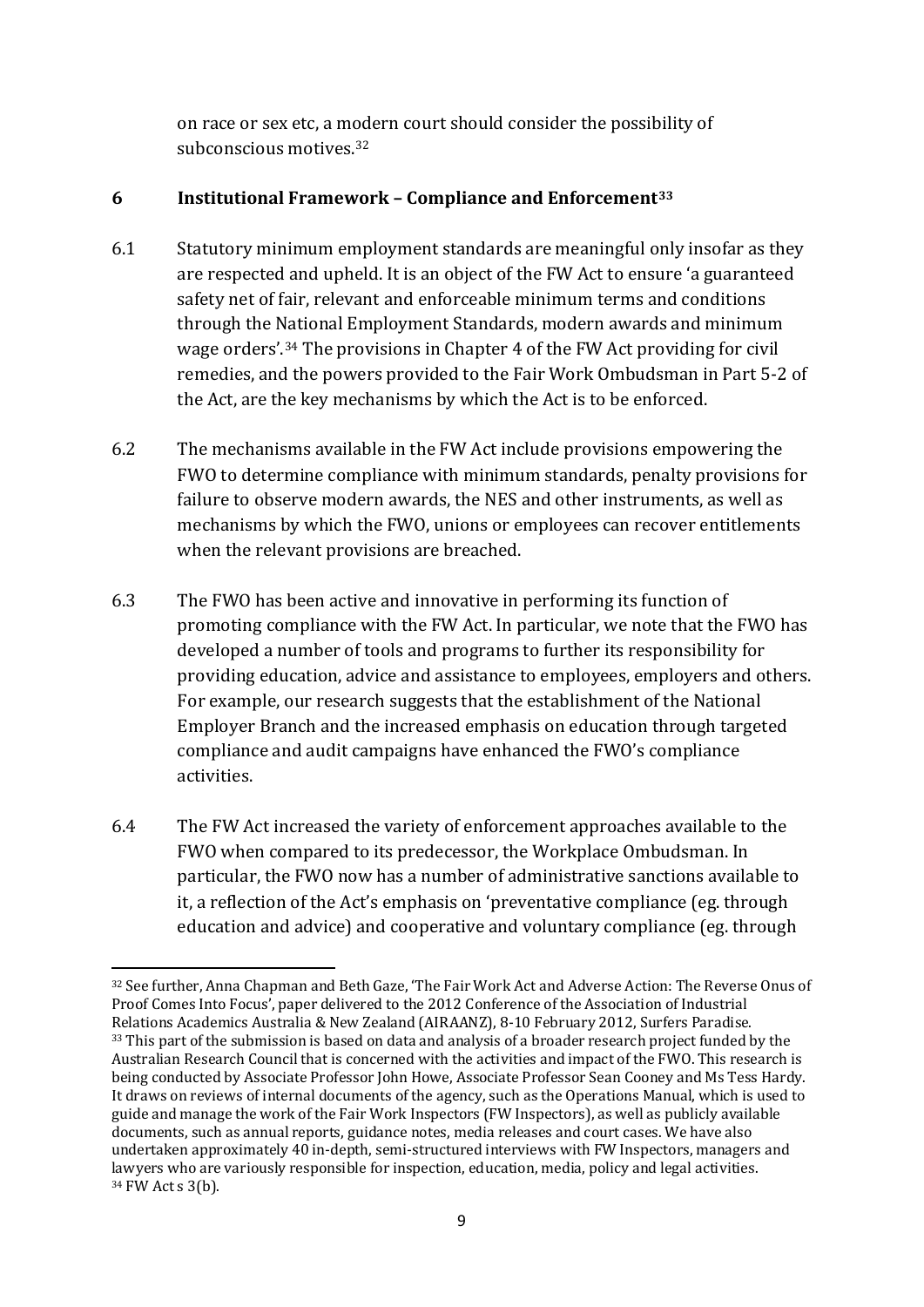enforceable undertakings)'.[35](#page-10-2) These compliance tools, either by themselves, or in conjunction with other sanctions, are valuable strategies in that they can 'deliver superior remedies than courts to compensate victims, prevent future misconduct and fix systemic problems that led to misconduct.'[36](#page-11-0)

- 6.5 In addition to retaining powers previously held by the Workplace Ombudsman, such as the power to issue a notice to produce documents and issue penalty infringement notices the FW Act makes provision for the FWO to accept enforceable under[tak](#page-11-2)ings,<sup>[37](#page-11-1)</sup> an innovative compliance approach adapted from other jurisdictions.<sup>38</sup> and compliance notices, which req[uir](#page-11-3)e the employer to take certain remedial steps within a specified timeframe.<sup>39</sup>
- 6.6 Based on research carried out in relation to the role and operations of the Fair Work Ombudsman, we submit that the enhanced powers of the FWO have assisted the agency in achieving its key function of promoting compliance with the FW Act and fair work instruments.[40](#page-11-4)
- 6.7 However, we believe there is still room for these powers to be enhanced in order to render them more effective. Our suggestions in this respect are set out below.

## *Enforceable Undertakings*

6.8 The FWO has made extensive use of enforceable undertakings since receiving statutory authorisation to accept them under the FW Act. Since that time, the FWO has accepted approximately 22 enforceable undertakings,<sup>[41](#page-11-5)</sup> most of which deal with contraventions of minimum employment standards.

<span id="page-11-0"></span><sup>35</sup> Explanatory Memorandum, *Fair Work Bill 2008* (Cth), 386. See also Tess Hardy and John Howe, 'Partners in Enforcement? The New Balance between Government and Trade Union Enforcement of Employment Standards in Australia' (2009) 23(3) *Australian Journal of Labour Law* 306 , 328. <sup>36</sup> Christine Parker, 'Restorative Justice in Business Regulation? The Australian Competition and Consumer Commission's Use of Enforceable Undertakings' (2004) 67 *Modern Law Review* 209, 212. 37 FW Act 715.

<span id="page-11-2"></span><span id="page-11-1"></span><sup>38</sup> See, eg, Marina Nehme, 'Enforceable Undertakings in Australia and Beyond' (2005) 18 *Australian Journal of Corporate Law* 68; Christine Parker, 'Restorative Justice in Business Regulation? The Australian Competition and Consumer Commission's Use of Enforceable Undertakings' (2004) 67(2) *Modern Law Review* 209; Richard Johnstone and Michelle King, 'A Responsive Sanction to Promote Systematic Compliance? Enforceable Undertakings in Occupational Health and Safety Regulation' (2008) 21 *Australian Journal of Labour Law* 280.

<span id="page-11-6"></span><span id="page-11-3"></span><sup>39</sup> FW Act s 716.

<span id="page-11-4"></span><sup>40</sup> FW Act s 682(1). The definition of 'fair work instrument' is set out in FW Act s 12.

<span id="page-11-5"></span><sup>41</sup> Technically-speaking, the FWO has entered into 25 enforceable undertakings, however, this includes four enforceable undertakings with the same individual – Mr Sadamatsu Katsuyoshi - in his capacity as director of four separate companies all of which were in liquidation at the time the enforceable undertaking was made.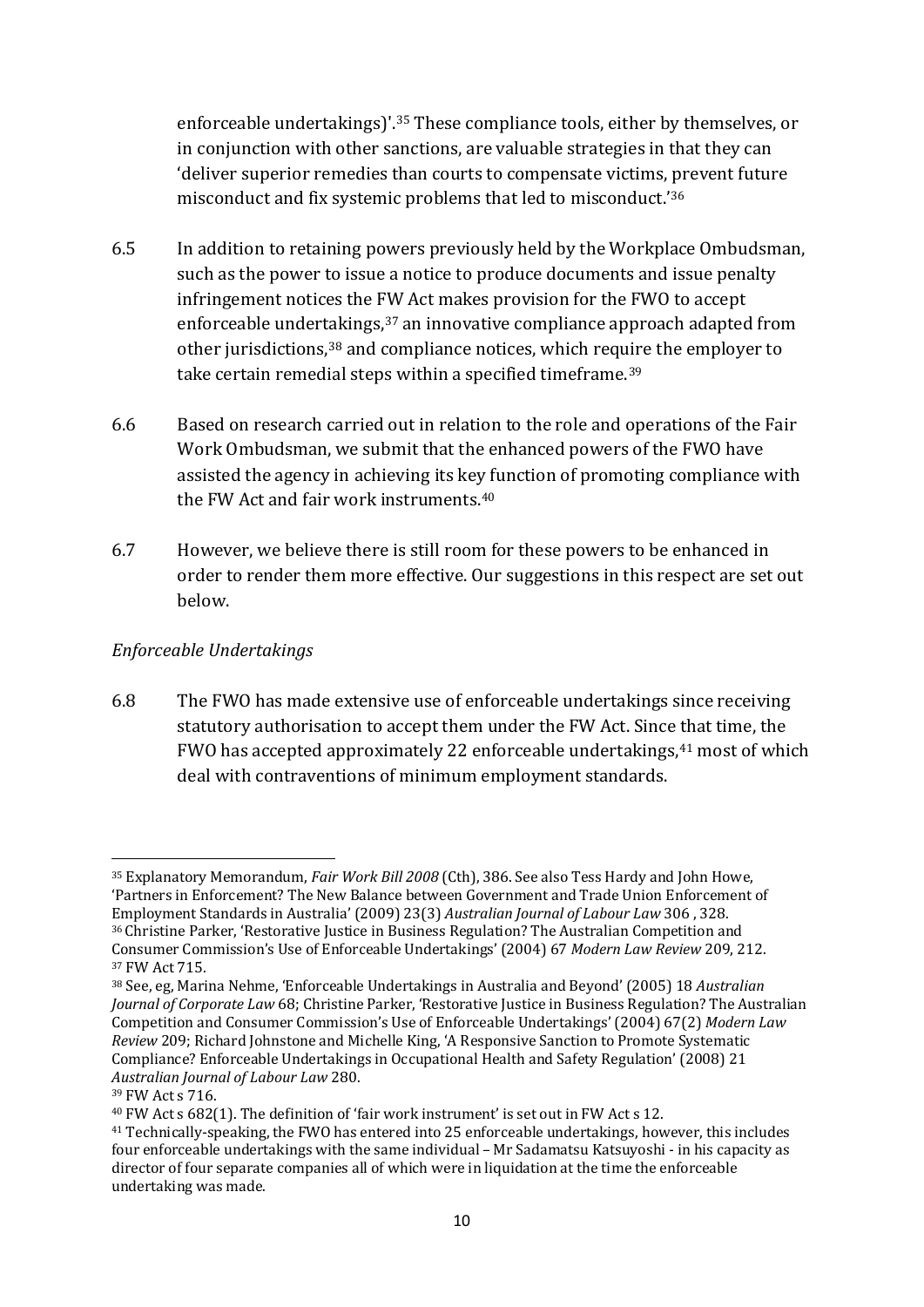- 6.9 All of these enforceable undertakings have included an admission of contravention of workplace laws and many contain a promise to make good these contraventions. However, it has been the further commitments made by individuals and firms in undertakings that has attracted most interest. In particular, many enforceable undertakings have included clauses whereby employers have agreed: to take steps to ensure future workplace compliance, such as by developing management and human resources systems and processes to ensure ongoing compliance with workplace laws; to organize and ensure that firm managers attend training on rights and responsibilities of employers; and to pay sums of money to external organizations, such as notfor-profit community legal centres as a way of promoting future compliance with workplace laws[.42](#page-11-6)
- 6.10 There is no doubt that through deployment of enforceable undertakings, the FWO has demonstrated that it has a mix of regulatory approaches available to it that is consistent with the 'enforcement pyramid' of responsive regulation.[43](#page-12-0) We have also observed that the enforceable undertakings entered into by the agency have become more sophisticated and ambitious in their content from 2011 onwards. For example, our review indicates that commitments to future compliance in enforceable undertakings had become more detailed in their prescription of steps to be taken by firms to meet this goal, whether through training and/or compliance audits. This evidence suggests that the FWO is endeavouring to be strategic and innovative in its use of enforceable undertakings to achieve compliance. Certainly, in requiring firms to take specific steps, the newer enforceable undertakings require firms to do more to institutionalise compliance than the general statements in the earlier documents.
- 6.11 We understand that so far the FWO has not had to take enforcement action in respect of any contraventions that have been the subject of enforceable undertakings.[44](#page-12-1) Further, it appears that there have been no instances where a party has sought to vary or withdraw from an undertaking.[45](#page-12-2) The FWO have found most employers to be quite proactive in reporting on what they had

<span id="page-12-3"></span><sup>42</sup> See, eg. the Enforceable Undertaking between Super A-Mart Pty Ltd and the Commonwealth of Australia (as represented by the Office of the Fair Work Ombudsman) dated 17 October 2011.

<span id="page-12-0"></span><sup>43</sup> Ian Ayres and John Braithwaite, *Responsive Regulation: Transcending the Deregulation Debate* (1992).

<span id="page-12-1"></span><sup>44</sup> Various FWO interviews: FWLF, FWLE and FWLD.

<span id="page-12-2"></span><sup>45</sup> Once agreed, a party to an EU can only vary or withdraw from the agreement with the consent of the FWO. The FWO's Enforceable Undertakings Policy provides that consent will only be given where the alleged wrongdoer can demonstrate that: a) compliance with the EU is impractical or ineffective; or there has been a relevant material change which renders variation or withdrawal appropriate. See FW Act, s 715(3); and FWO Enforceable Undertakings Policy, 6.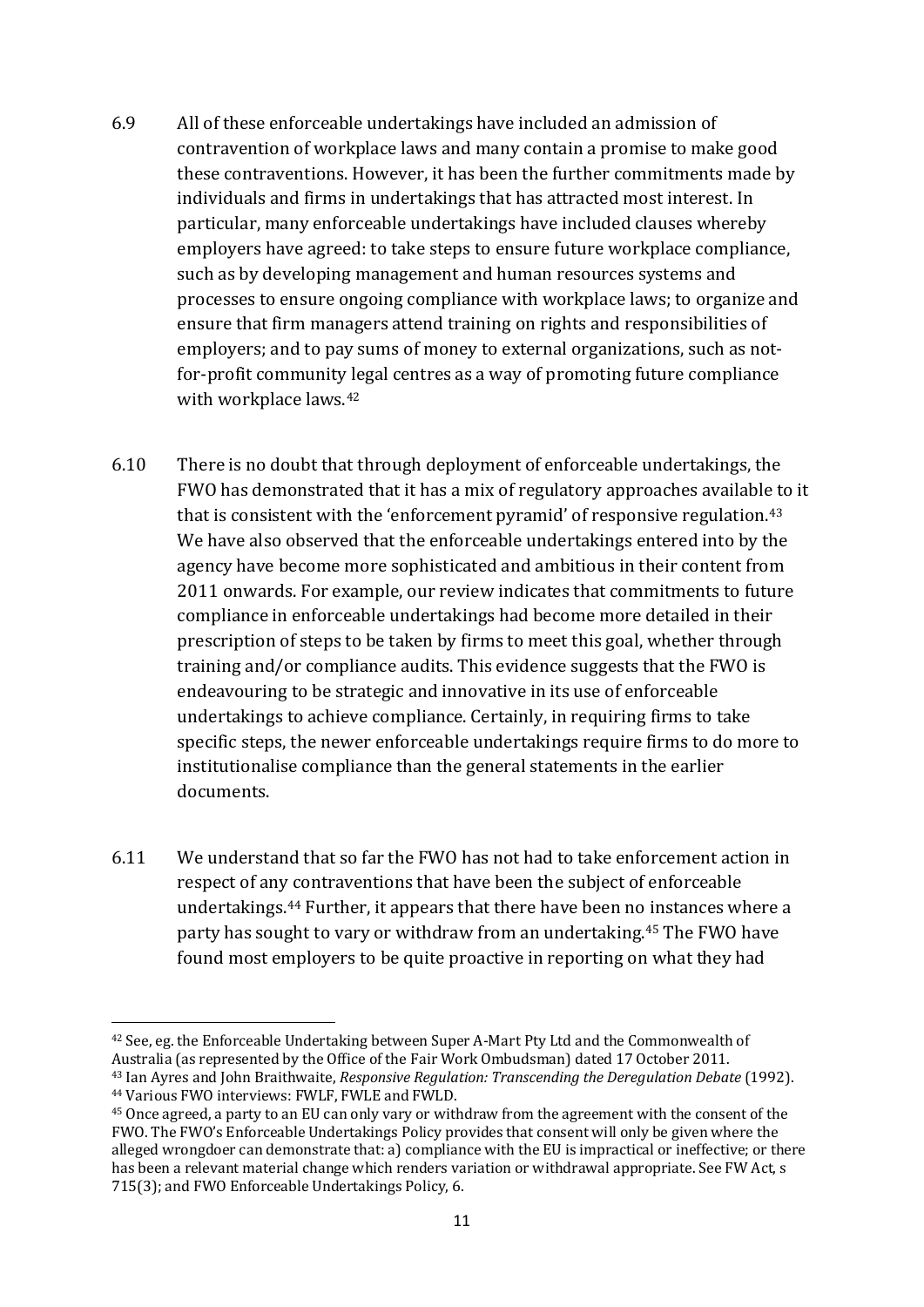done,<sup>[46](#page-12-3)</sup> and one FWO lawyer we interviewed believed that the lack of any enforcement action was a sign that 'they're obviously working'[.47](#page-13-0) While there has been little problem with enforceable undertakings being complied with so far, experience from other jurisdictions shows that holding parties accountable to an enforceable undertaking is 'central to the credibility of undertakings as an enforcement option.'[48](#page-13-1)

6.12 Holding such parties to account is not necessarily straightforward. Under the FW Act, the FWO is expressly prohibited from bringing civil penalty litigation if an enforceable undertaking is in place. In addition, there is no express right under the legislation to vary, withdraw from or terminate an enforceable undertaking at the FWO's own initiative. Rather, the right to vary or withdraw from an undertaking rests with the person giving the undertaking, albeit such a right may only be exercised with the FWO's consent.<sup>[49](#page-13-2)</sup> We recommend that for ease and clarification, the FW Act should be amended so as to give the FWO an express right to withdraw from an enforceable undertaking in appropriate circumstances, such as where a party to the enforceable undertaking has not complied with its terms.

## *Compliance Notices*

6.13 Compliance notices can only be issued in relation to contraventions occurring on or after 1 July 2009. Partly for this reason, very few have been issued so far. It is therefore difficult to make comment on their operation in practice. However, given that a similar mechanism has been used to great effect in the occupational health and safety context,<sup>[50](#page-13-3)</sup> we hope that this tool will be used more readily as time passes and the relevant activation date becomes less of a barrier to its use.

## *Notice to Produce and Penalty Infringement Notice*

6.14 First, we make the following observations in relation to the power to issue a notice to produce documents and records in s712 of the FW Act.

**<sup>.</sup>** <sup>46</sup> Based on comments made in FWO Interview: FWLD.

<span id="page-13-0"></span><sup>47</sup> FWO Interview: FWME.

<span id="page-13-1"></span><sup>48</sup>Richard Johnstone and Michelle King, 'A Responsive Sanction to Promote Systematic Compliance? Enforceable Undertakings in Occupational Health and Safety Regulation' (2008) 21 *Australian Journal of Labour Law* 280, 313. See also Marina Nehme, 'Monitoring Compliance with Enforceable Undertakings' (2009) 24 *Australian Journal of Corporate Law* 76; and Christine Parker, 'Regulator-Required Corporate Compliance Audits' (2003) 25(3) *Law & Policy* 221.

<span id="page-13-2"></span><sup>49</sup> FW Act, s 715(3).

<span id="page-13-3"></span><sup>50</sup> For example, compliance notices in many respects operate in a similar way to improvement notices which are available under the *Occupational Health and Safety Act 2004* (Vic).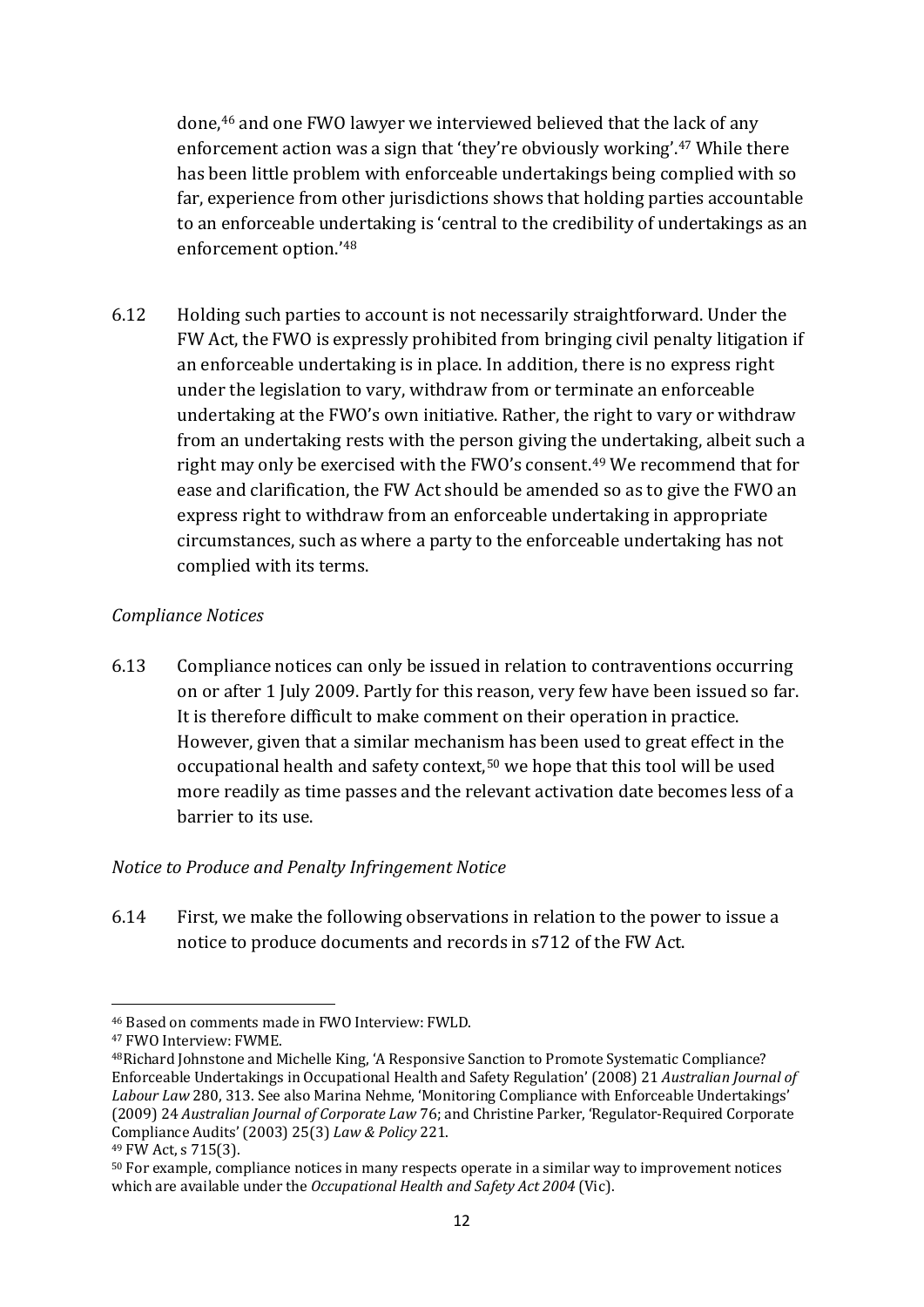- 6.15 Under s819(2) of the WR Act a person subject to a Notice to Produce (NTP) may claim they do not possess the relevant document and therefore have a 'reasonable excuse' for not complying with the Notice. Clause 712(4) of the FW Act mirrors this provision. The Act does not provide inspectors with additional powers to pursue the matter in cases where the inspector believes the excuse is false.
- 6.16 This stands in contrast to similar provisions of the *Australian Securities and Investments Commission Act 2001* (Cth). Under section 35 of that Act, ASIC staff may apply to a magistrate for a warrant to seize books not produced in accordance with a NTP. Other agencies, including the ACCC and state OH&S agencies have the power to apply for a search warrant.
- 6.17 Accordingly, we would recommend the introduction of provisions allowing an inspector to apply for a search warrant in terms similar to those found in the *Australian Securities and Investments Commission Act 2001* (Cth).
- 6.18 We also note that, under the FW Act, a failure to provide a person's name or address or produce documents or records at the request of an inspector is no longer deemed to be a criminal offence. Rather, such a failure is treated as a contravention of civil remedy provision and enforced under Part 4-1. This change allows the FWO to retain control over the litigation process and removes the need to rely on the Commonwealth Department of Public Prosecutions to bring criminal proceedings in respect of such contraventions.
- 6.19 While the FWO has brought several cases under these provisions, it is disappointing that at least one of the decisions which has considered this issue appears not to appreciate the importance of this mechanism in ensuring that the trust and credibility of the regulator is not undermined.<sup>[51](#page-13-3)</sup>
- <span id="page-14-1"></span>6.20 Indeed, without proper time and wage records, it is difficult for the Fair Work Ombudsman to obtain sufficient evidence to support a prosecution.[52](#page-14-0) The resulting effect of these provisions is that the less the employer does in terms of complying with the provisions of the FW Act and regulations, the less likely there will be a prosecution, which arguably has the effect of destablising the entire enforcement regime.
- 6.21 Penalty infringement notices or PINs can still only be issued in respect of a limited number of provisions, which generally relate to record-keeping and pay slip requirements. We suggest that it would be useful, however, to expand the

**<sup>.</sup>** <sup>51</sup> See *Fair Work Ombudsman v Ballina Island Resort Pty Ltd & Anor* [2011] FMCA 500 (1 July 2011).

<span id="page-14-0"></span><sup>52</sup> See Fair Work Ombudsman, Guidance Note 1 – Litigation Policy.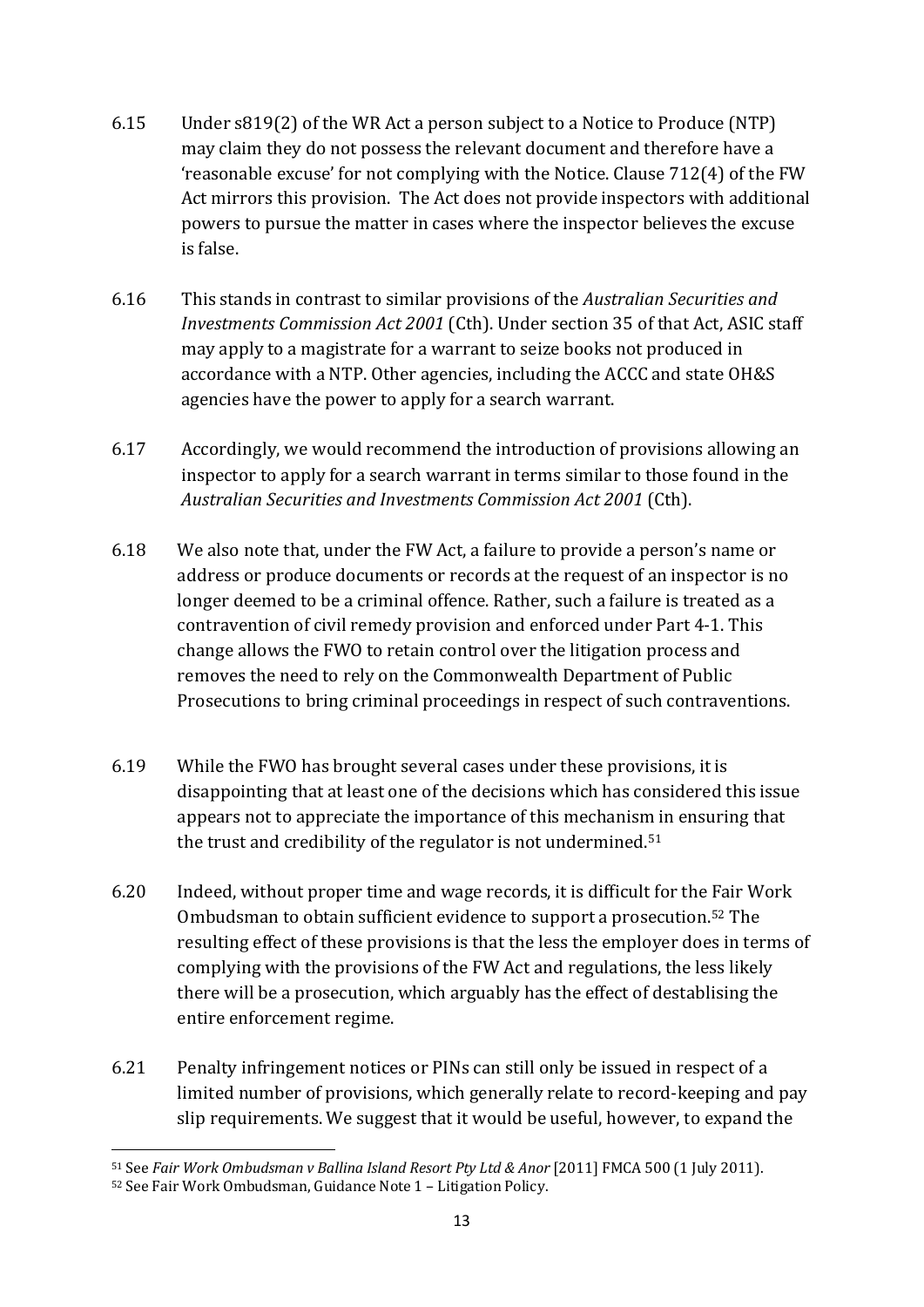use of PINs. For example, to empower FW Inspectors to issue PINs in relation to non-compliance with a notice to produce. In order to strengthen this sanction, it would also be useful if the FW Act clearly specified the consequences of a failure to comply with a PIN.

#### *Other Sanctions and Remedies*

- 6.22 The suite of remedies available to applicants has been significantly broadened under the FW Act.<sup>[53](#page-14-1)</sup> While the FWO has used some of these powers,<sup>[54](#page-15-0)</sup> it has not explored the full range of remedies that are now on hand. Indeed, the apparent ease with which more expansive sanctions have been included in enforceable undertakings, including concrete preventative measures and firm commitments regarding future compliance, raises the question of whether similar remedies should be more actively pursued or granted by the courts.
- 6.23 One remedy which is not available where company directors or officers are found to be 'involved in' contraventions under section 550 of the FW Act is the capacity to seek an order disqualifying them from managing corporations for a period the court considers appropriate.[55](#page-15-1) This is a particularly significant omission given that one of t[he](#page-15-2) fundamental barriers to effective enforcement is the problem of 'phoenixing'.56 Numerous inspectors, managers and lawyers we have interviewed expressed disappointment at the fact that all too often companies liquidated their assets on the eve of litigation or shortly after it had commenced. In effect, this practice weakens the compliance and enforcement framework and largely nullifies the deterrence effects normally associated with civil penalty litigation. Even if penalties are ordered against the company and/or directors, they are often extremely difficult to recover.

#### *The Fair Work Principles*

6.24 The Australian Government's Fair Work Principles ('*FWP'*) require certain government contractors to demonstrate that their employment practices and

**<sup>.</sup>** <sup>53</sup> FW Act s 545.

<span id="page-15-0"></span><sup>54</sup> In *Fair Work Ombudsman v Stuart Ramsay & Ors* (Unreported, Federal Court of Australia) the FWO sought an injunction in order requiring the employer group to pay approximately \$1 million to the court and to restrain the employer from directing employees to resign from their employment, which would effectively deprive the employees of their redundancy pay entitlements. See Workplace Express, 'FWO seek urgent \$1m payment to court by Ramsay companies', 1 November 2011.

<span id="page-15-1"></span><sup>55</sup> This is an order which may be made where a person has breached a civil penalty provision under the *Corporations Act 2001* (Cth), see s 206C.

<span id="page-15-2"></span><sup>56</sup> This is a term generally used to describe those circumstances where a company fails and is unable to pay its debts and/or acts in a manner which is intended to deprive unsecured creditors equal access to the available assets. Within a relatively short period of closing one business, the same directors or officers commence a new business using some or all of the assets of the former, failed business. For a recent discussion of phoenix activities in the employment context, see Helen Anderson, 'Phoenix activity and the recovery of unpaid employee entitlements - 10 years on' (2011) 24 *Australian Journal of Labour Law* 141.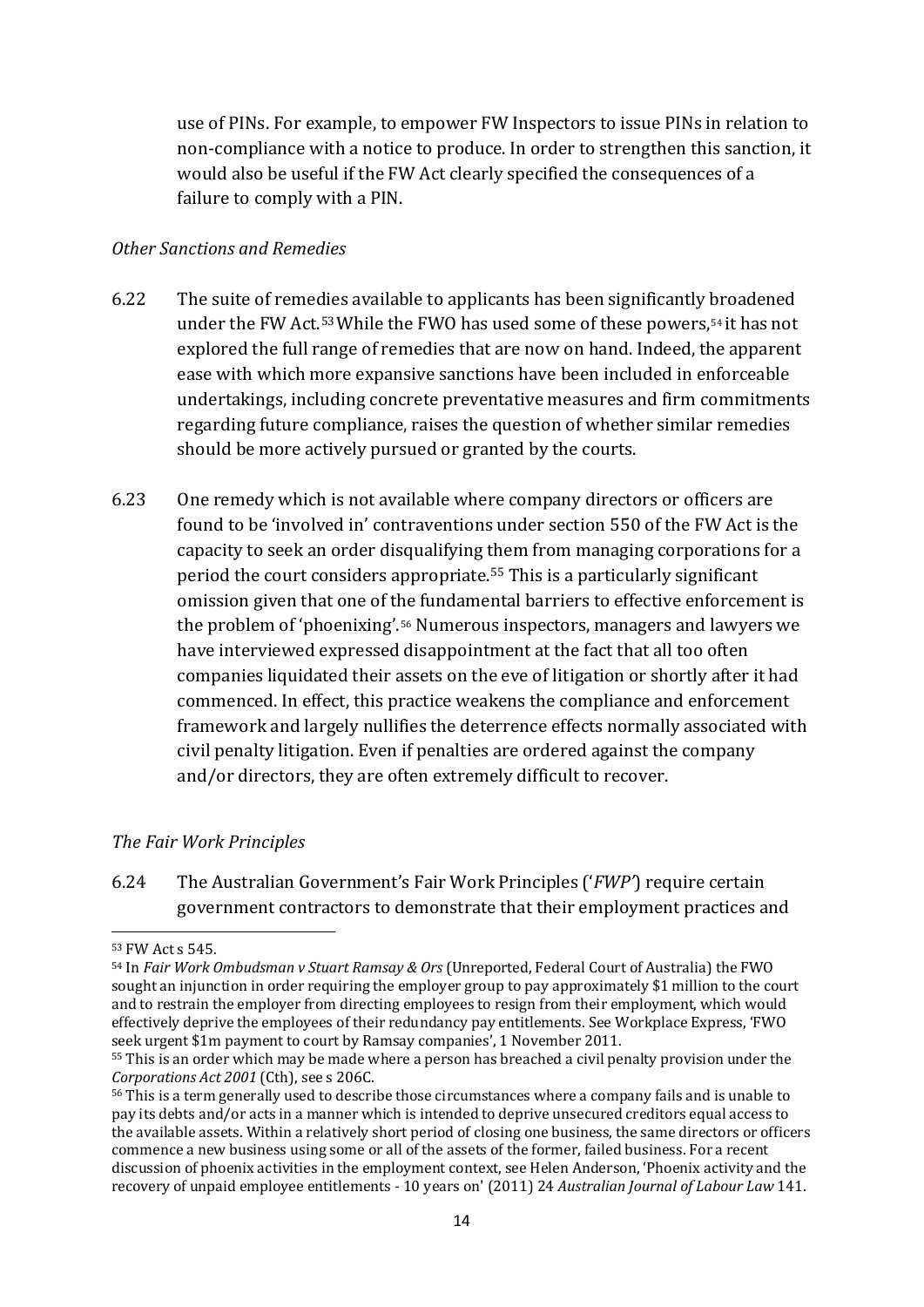those of their supply chains are compliant with the FW Act and consistent with the legislation's objective of providing 'a balanced framework for cooperative and productive workplace relations that promotes national economic prosperity and social inclusion for all Australians'.[57](#page-15-2)

- 6.25 The *FWP* play an important role in promoting compliance with the FW Act in that they use government purchasing power to leverage compliance with the Act and are an example of regulation which takes account of industry and work structures and organisation such as supply chains in the implementation of minimum employment standards.
- 6.26 Supply chains typically have more than three levels and allow each contractor or sub-contractor to provide goods or services at a profit to the client firm higher up in the chain. The firm at the top of the chain, known as the 'lead client' or 'principal contractor', provides the goods or services to the consumer.
- 6.27 The workers producing the goods and services are therefore not employed by the lead client firm but rather by (less visible) contractors, sub-contractors or labour hire firms further down the chain. These firms are often operating in very competitive markets that create incentives for non-compliance with minimum employment standards[.58](#page-16-0)
- 6.28 Although there is great potential for the *FWP* to promote compliance by a large number of Australian businesses and their subcontractors, it is unclear to what extent the Government is ensuring that the *FWP* are properly enforced.
- 6.29 All Commonwealth entities conducting procurement to which the *FWP* apply are required to implement and comply with the *FWP* and monitor compliance with the *FWP* by their suppliers. In addition, the Government established two new entities under the *FWP*, the Procurement Coordinator ('PC') and the Procurement Consultation Committee ('PCC'). The Department of Education, Employment and Workplace Relations ('DEEWR') has overall responsibility for the *FWP*, while the Department of Finance and Deregulation has overall responsibility for procurement, and provides administrative support to the PC and the PCC.

<sup>57</sup> s 3, FW Act. For further discussion see John Howe, 'Government as Industrial Relations Role Model: The Promotion of Collective Bargaining and Workplace Cooperation by Non-Legislative Mechanisms' in WB Creighton and A Forsyth (eds), *Rediscovering Collective Bargaining: Australia's Fair Work Act in International Perspective* (Routledge, New York, forthcoming in 2012).

<span id="page-16-1"></span><span id="page-16-0"></span><sup>58</sup> See David Weil, 'Enforcing Labour Standards in Fissured Workplaces: the US Experience' (2011) 22(2) *Economic and Labour Relations Review* 33.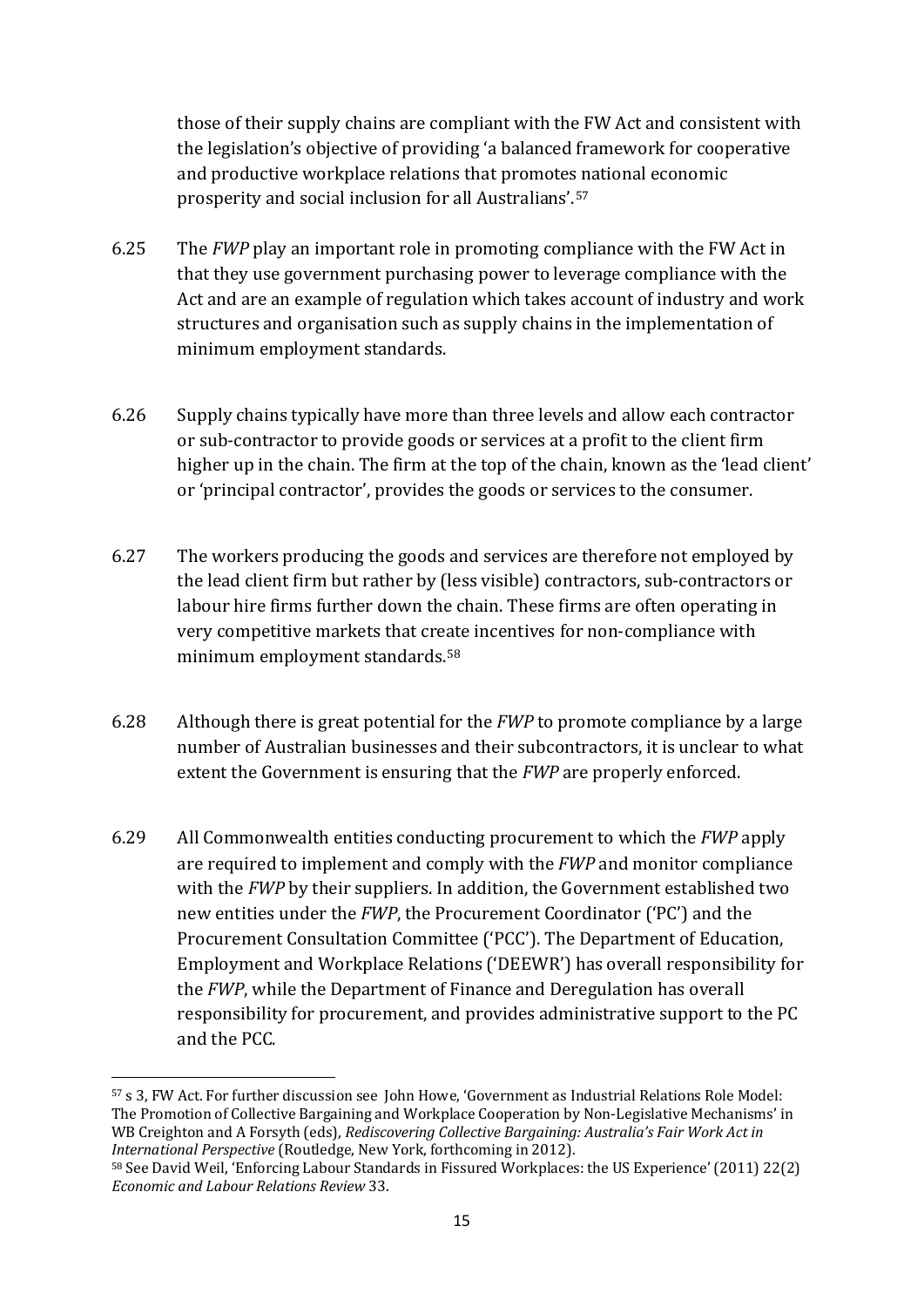- 6.30 It is unclear what resources are being devoted to monitoring and enforcement of the *FWP* in both the assessment and award of tenders, and the observance of relevant contractual conditions. Tenderers are expected to volunteer information as part of the tender process, verifying the information they have provided by signing a statutory declaration.
- 6.31 It is also unclear whether the tenderers have to provide any evidence of their compliance with relevant laws, or evidence of their cooperative and productive workplace relations practices and respect for freedom of association and right to representation, beyond these undertakings.
- 6.32 Other procurement schemes which seek to link the award of government contracts with labour standards and practices have a mechanism for independent verification of employment conditions. For example, the Victorian Government Schools Cleaning Program requires contractors to submit documentary evidence such as employee pay slips to approved accountants for verification.[59](#page-16-1)
- 6.33 Similarly, the Construction Code and Guidelines have required submission of extensive workplace relations documentation for assessment of Code compliance by DEEWR.
- 6.34 The *FWP* are an important mechanism by which the Australian Government requires compliance with the FW Act throughout its own supply chain. However, the current arrangements for monitoring and enforcement of compliance with the *FWP* appear to be inadequate. We therefore recommend that the FW Act should be amended to specifically empower the FWO to monitor and enforce the *FWP.*

## <span id="page-17-0"></span>**7 Access to Justice**

**.** 

7.1 Under the FW Act, any employee affected by a breach of a civil penalty provision has the right to initiate legal proceedings to seek rectification of the breach, amongst other remedies. However, this has not resulted in many

<sup>59</sup> John Howe and Ingrid Landau, 'Using Public Procurement to Promote Better Labour Standards in Australia: A Case Study of Responsive Regulatory Design' (2009) 54(4) *Journal of Industrial Relations* 575- 589, 580.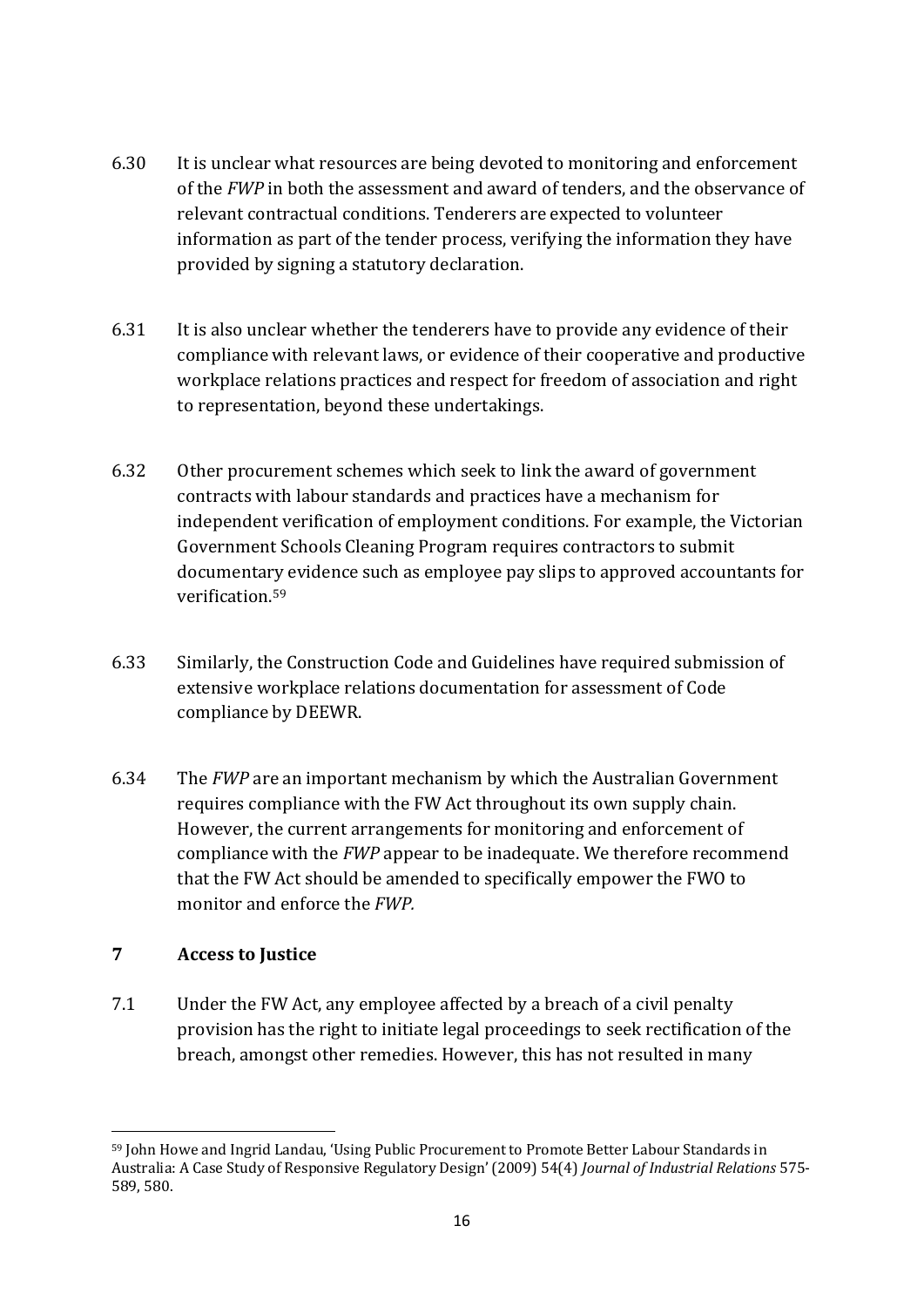individual employee legal claims against employers outside of the unfair dismissal jurisdiction.<sup>[60](#page-17-0)</sup>

- 7.2 Vulnerable employees, particularly those in low-wage industries and engaged under precarious or unlawful arrangements, may be reluctant to raise a complaint about their working conditions or pursue their rights when they are contravened.[61](#page-18-0) Where employees are willing to complain and to seek legal redress, the cost of access to justice in relation to court enforcement of employment rights is often prohibitive.<sup>[62](#page-18-1)</sup> Others may simply be ignorant of their rights, entitlements and enforcement options or lack sufficient means. $63$ These barriers are magnified in respect of some employees, such as young or foreign workers, or in some settings, such as in rural or remote areas.
- 7.3 While the capacity for employees to bring small claims has expanded under the FW Act,[64](#page-18-3) and arguably provides greater access for employees to pursue their claims, significant barriers remain. For example, to successfully make such claims, indeed to even fill in the application form, employees must 'produce legal information and make legal judgments.'[65](#page-18-4) In this respect, the small claims jurisdiction is arguably of limited value in relation to vulnerable workers who fear reprisal, lack job security or are ignorant of their rights under the law.
- 7.4 This also means that the role of unions and the FWO become all the more important in ensuring adequate enforcement of minimum employment standards on behalf of vulnerable workers.
- 7.5 We note and acknowledge the important compliance and enforcement role played by unions, particularly in the period before 2006. Since that time, and for a variety of reasons, the regulatory role of unions has been somewhat overshadowed by the elevation, in terms of funding, stature and profile, of the

<span id="page-18-5"></span>**<sup>.</sup>**  $60$  For in-depth consideration of a number of factors inhibiting individual prosecution of employment law breaches in the Australian context, see Chris Arup and Carolyn Sutherland, 'The Recovery of Wages: Legal Services and Access to Justice' (2009) 35 *Monash University Law Review* 96.

<span id="page-18-0"></span><sup>61</sup> Glenda Maconachie and Miles Goodwin 'Victimisation, Inspection and Workers' Entitlements: Lessons Not Learnt?' (Paper presented at the *Proceedings Asia-Pacific Economic and Business History Conference 2008*, 13-15 February 2008, Melbourne, Australia).

<span id="page-18-1"></span><sup>62</sup> Chris Arup and Carolyn Sutherland, 'The Recovery of Wages: Legal Services and Access to Justice' (2009) 35 *Monash University Law Review* 96.

<span id="page-18-2"></span><sup>&</sup>lt;sup>63</sup> David Weil and Amanda Pyles, 'Why Complain? Complaints, Compliance and the Problem of Enforcement in the US Workplace' (2005) 27(1) *Comparative Labor Law and Policy Journal* 59.  $64$  For example, the maximum claim that can be heard in a court exercising small claims jurisdiction increased from \$10,000 to \$20,000. See FW Act, s 548.

<span id="page-18-4"></span><span id="page-18-3"></span><sup>65</sup> Chris Arup and Carolyn Sutherland, 'The Recovery of Wages: Legal Services and Access to Justice (2009) 35 *Monash University Law Review* 96.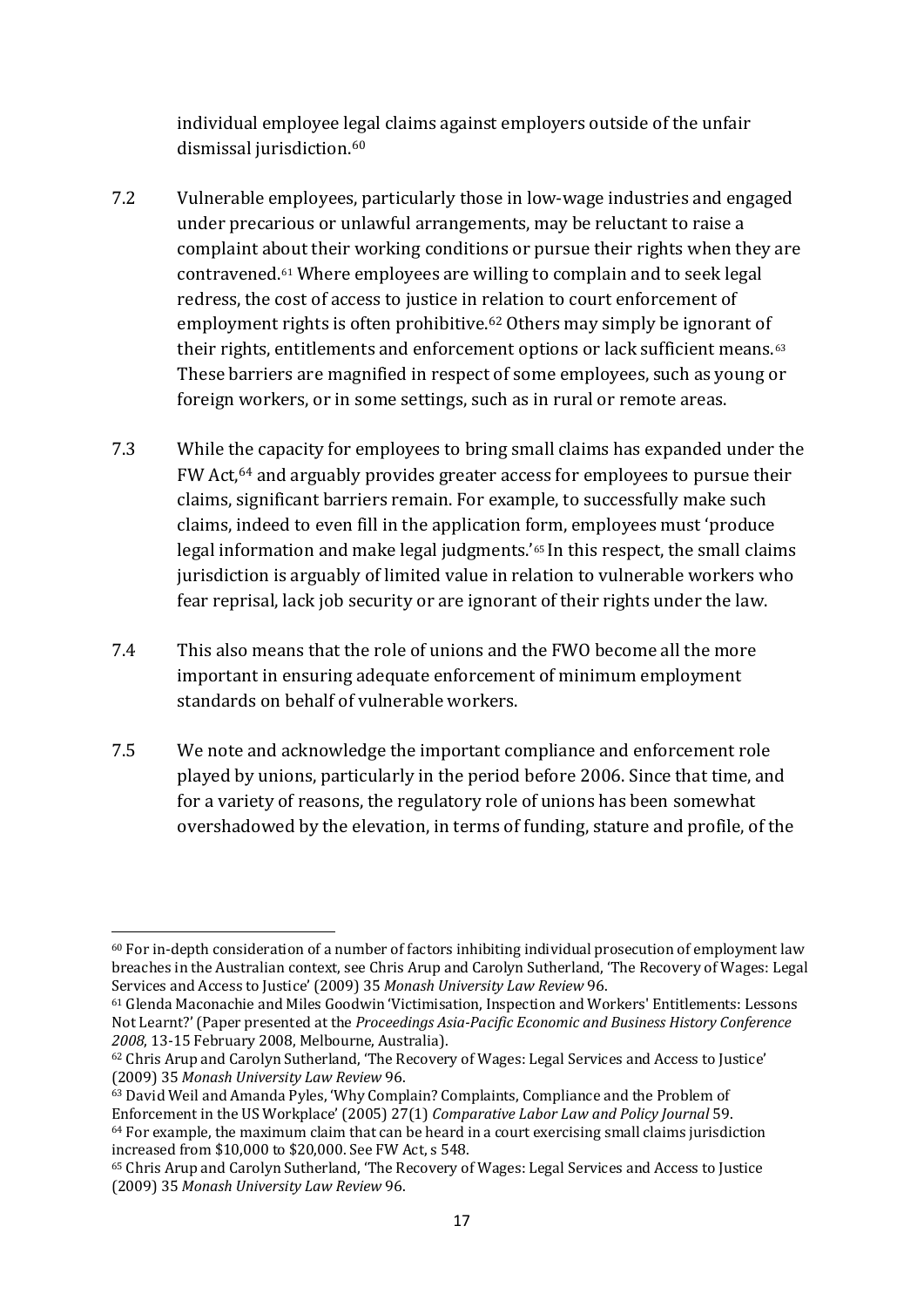FWO.[66](#page-18-5) However, we note that the maintenance of standing and provision of adequate rights of entry for unions are important to their continued role in achieving compliance with employment rights and entitlements.

- 7.6 In comparison to the predecessor statutes, [67](#page-19-0) the FW Act enhances the ability of unions to bring enforcement proceedings.<sup>[68](#page-19-1)</sup> The express recognition of 'the role employee organisations play in enforcement, particularly in relation to the safety net and instruments that apply to them'<sup>[69](#page-19-2)</sup> heralds a partial return to coregulation, at least in theory. However, preliminary analysis of enforcement proceedings suggest that unions do not necessarily have sufficient capacity and resources to fully utilise this new right, particularly as there is still no ability for a party to recover their costs in an enforcement proceeding.<sup>[70](#page-19-3)</sup> This is a point we will return to later.
- 7.7 Another problem hindering the regulatory role of unions, particularly in respect of vulnerable employees, relates to their rights of entry. While the FW Act eased many of the restrictions introduced by Work Choices,<sup>[71](#page-19-4)</sup> section 518 still requires the entry notice to specify 'to whom the suspected contravention or contraventions relate'. This makes it very difficult for unions to investigate confidential complaints made by employees. In such instances, it appears that unions have to refer these matters to the FWO for further investigation given that FW Inspectors can exercise inspection powers without needing to name the person to whom the inspection relates.
- 7.8 In relation to FWO, we note that the federal labour inspectorate in Australia has been well funded in the past five years – a development which resulted from an unexpected flush of political enthusiasm for improved enforcement following Work Choices.[72](#page-19-5) This influx of resources initially led to a boost in its

<sup>1</sup> <sup>66</sup> Tess Hardy and John Howe, 'Partners in Enforcement? The New Balance between Government and Trade Union Enforcement of Employment Standards in Australia' (2009) 23(3) *Australian Journal of Labour Law* 306.

<span id="page-19-6"></span><span id="page-19-0"></span><sup>67</sup> Under the original WR Act and Work Choices, unions, as compared to inspectors, had less standing to commence enforcement proceedings. For example, prior to Work Choices, neither a union nor the Employment Advocate could bring proceedings on an employee's behalf for breach of an AWA (WR Act, s 170VV(3)). Comparatively, since Work Choices, unions had a right to bring enforcement proceedings in relation to an ITEA or AWA, but only if they are requested to do so in writing by the employee (WR Act, ss 718(5) and (6)).

<span id="page-19-1"></span><sup>68</sup> FW Act s 540.

<span id="page-19-2"></span><sup>69</sup> Explanatory Memorandum, Fair Work Bill 2008 (Cth), 326.

<span id="page-19-3"></span><sup>70</sup> However, the union may apply for payment of any penalty imposed by a court to be redirected to them. See Fair Work Bill cl 546(3).

<span id="page-19-4"></span><sup>71</sup> See Colin Fenwick and John Howe, 'Union Security After Work Choices' in in Anthony Forsyth and Andrew Stewart (eds), *Fair Work: The New Workplace Laws and the Work Choices Legacy* (Federation Press, 2009).

<span id="page-19-5"></span><sup>72</sup> *Workplace Relations Amendment (Work Choices) Act 2005* (Cth).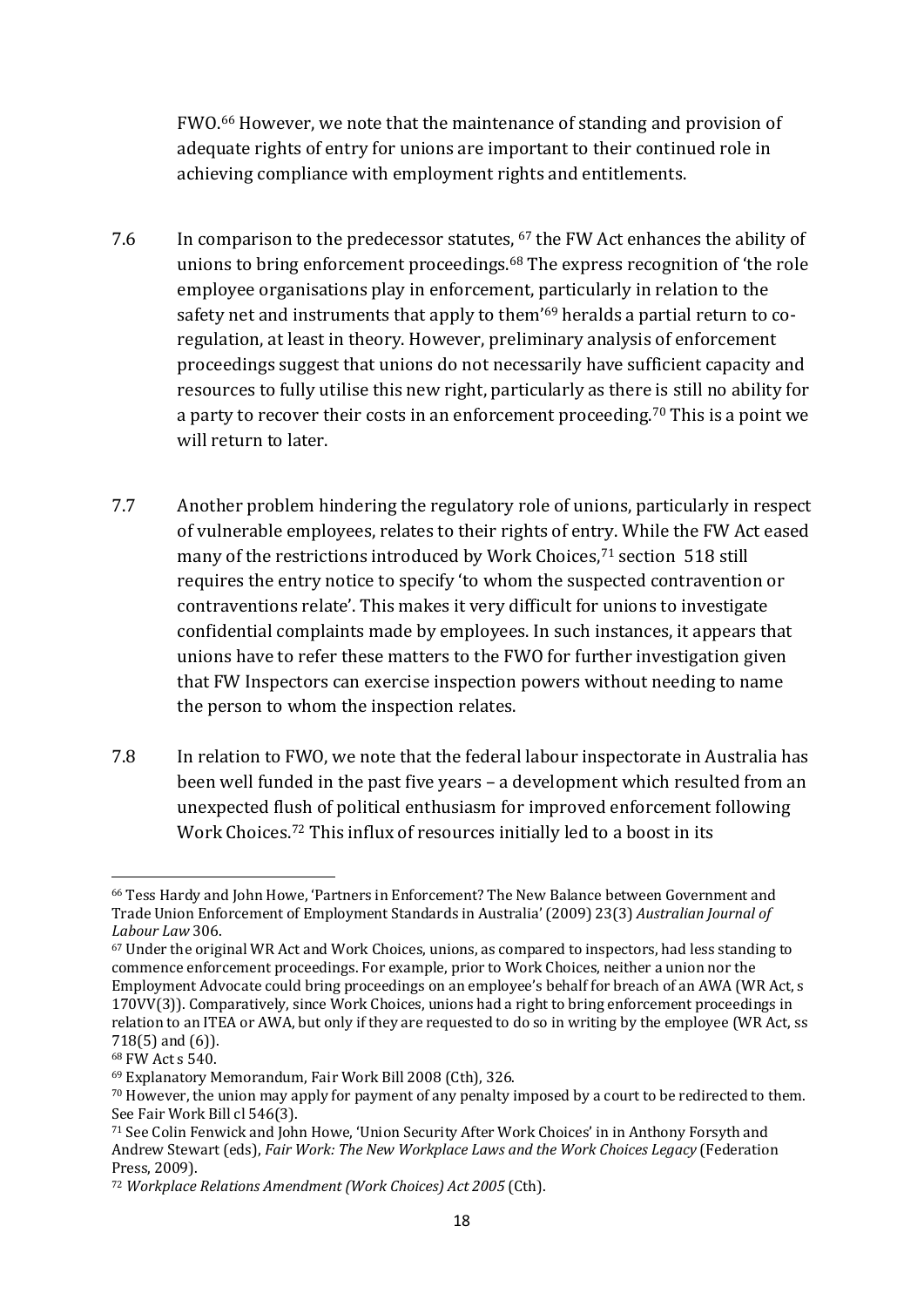inspectorate workforce, a shift in its enforcement strategy and a spike in prosecutions.[73](#page-19-6)

- 7.9 However, there are a number of challenges and barriers to enforcement faced by the FWO and other actors and agencies seeking to curb employer noncompliance.
- 7.10 Unfortunately, notwithstanding the advances in the power and resources of the FWO and its predecessors, [it](#page-20-0) seems that the widened mandate that the FWO received under the FW Act, <sup>74</sup> combined with the current regulatory complexity associated with the introduction of modern awards and transitional provisions, 'has resulted in reactions by some employers of confusion, ignorance and avoidance'.[75](#page-20-1)
- 7.11 In addition to the issue of complexity, the agency has faced a range of compliance and enforcement challenges on other fronts, including: the resource problems associated with a heavy complaint caseload; the difficulty of identifying and assisting vulnerable workers; and the problems with obtaining evidence and bringing prosecutions against rogue employers who steadfastly refuse to cooperate.
- 7.12 It is unreasonable to assume that the FWO can alone be responsible for enforcement of the FW Act. Moreover, there are many workers who may not have access to trade unions to seek redress for breach of their employment rights and entitlements. It is therefore important that the FW Act facilitates individual employees' access to remedies for contravention of the Act and fair work instruments.
- 7.13 One way in which the FWO has sought to facilitate access to justice while saving its own resources for more strategic litigation is by encouraging claimants to commence a small claims action – either with the direct or indirect support of the FWO.

**.** 

<span id="page-20-0"></span><sup>74</sup> Since Work Choices, the federal labour inspectorate has increasingly assumed responsibility for the enforcement of minimum employment standards previously undertaken by state inspectorates. At the same time, the legislative mandate has also broadened. It is now responsible for enforcing all relevant provisions of the FW Act and the FW Regulations, including: pay slip and record-keeping requirements; freedom of association and general protections; right of entry by unions; transfer of business; sham contracting arrangements; unlawful industrial action; and discrimination. From 1 January 2011, the FWO has also had a compliance role in respect of paid parental leave entitlements.

<sup>73</sup> Tess Hardy, 'A Changing of the Guard: Enforcement of Workplace Relations Laws Since Work Choices and Beyond' in Anthony Forsyth and Andrew Stewart (eds), *Fair Work: The New Workplace Laws and the Work Choices Legacy* (Federation Press, 2009).

<span id="page-20-2"></span><span id="page-20-1"></span><sup>75</sup> Patricia Todd, 'Employer and Employer Association Matters in 2010' (2011) 53(3) *Journal of Industrial Relations* 353, 359.